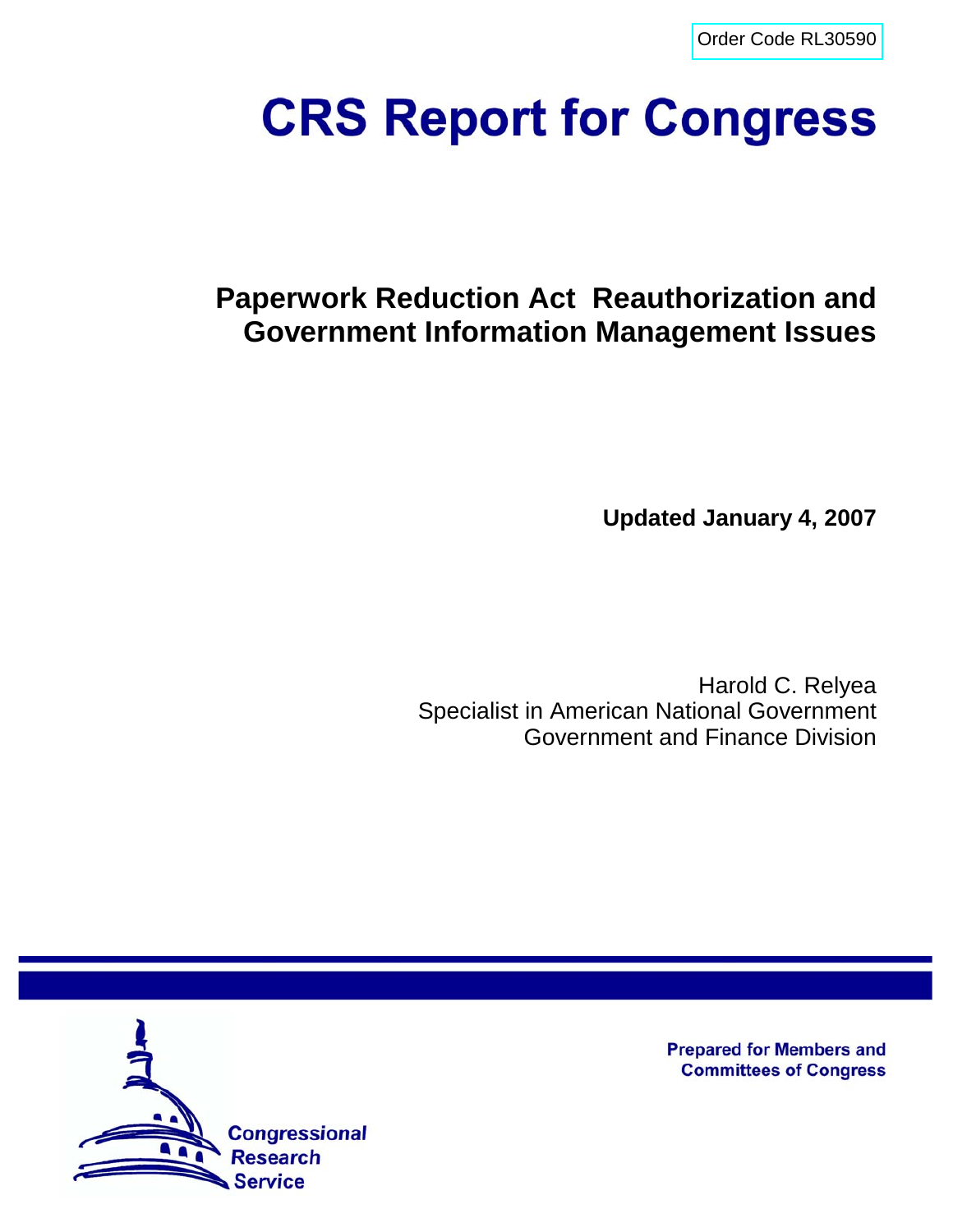# Paperwork Reduction Act Reauthorization and Government Information Management Issues

#### **Summary**

Replacing the ineffective Federal Reports Act of 1942, the Paperwork Reduction Act of 1980 (PRA) was enacted largely to relieve the public of the mounting information collection and reporting requirements of the federal government. It also promoted coordinated information management activities on a government-wide basis by the director of the Office of Management and Budget and prescribed information management responsibilities for the executive agencies. The management focus of the PRA was sharpened with the 1986 amendments which refined the concept of "information resources management" (IRM), defined as "the planning, budgeting, organizing, directing, training, promoting, controlling, and management activities associated with the burden, collection, creation, use, and dissemination of information by agencies, and includes the management of information and related resources such as automatic data processing equipment." This key term and its subset concepts received further definition and explanation in the PRA of 1995, making IRM a tool for managing the contribution of information activities to program performance, and for managing related resources, such as personnel, equipment, funds, and technology. The PRA of 1995 authorized appropriations for the Office of Information and Regulatory Affairs (OIRA), located within OMB, through FY2001 (44 U.S.C. 3520). After a lapse of four years, reauthorization of OIRA appropriations got underway in March 2006 with an initial overview hearing on the Paperwork Reduction Act by the House Subcommittee on Regulatory Affairs. A second hearing by the subcommittee was held in July, but no further action, including the introduction of reauthorizing legislation, occurred before the final adjournment of the  $109<sup>th</sup> Congress$ . A return to reauthorizing the Paperwork Reduction Act awaits the  $110<sup>th</sup>$  Congress. This report will be updated as events warrant.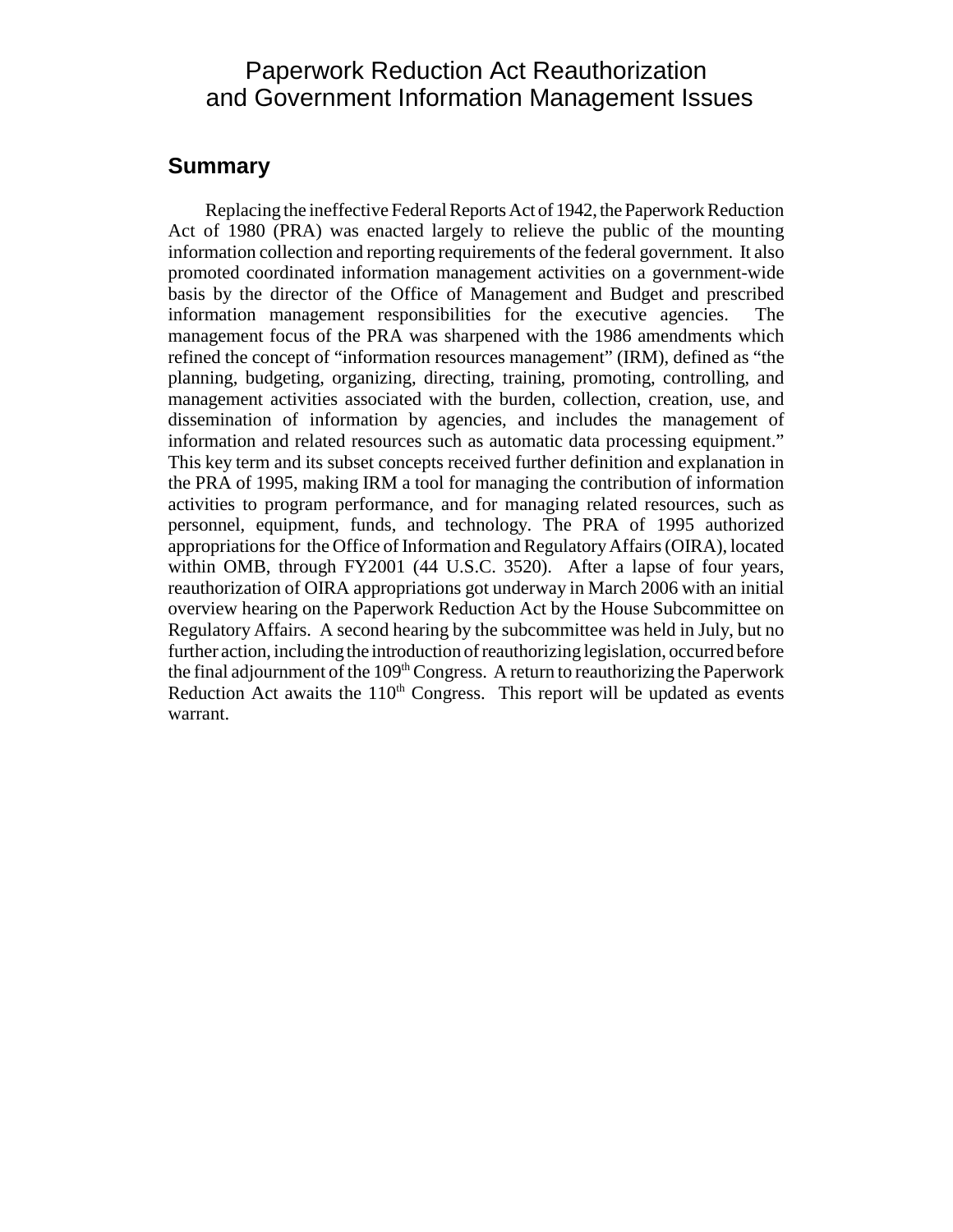# **Contents**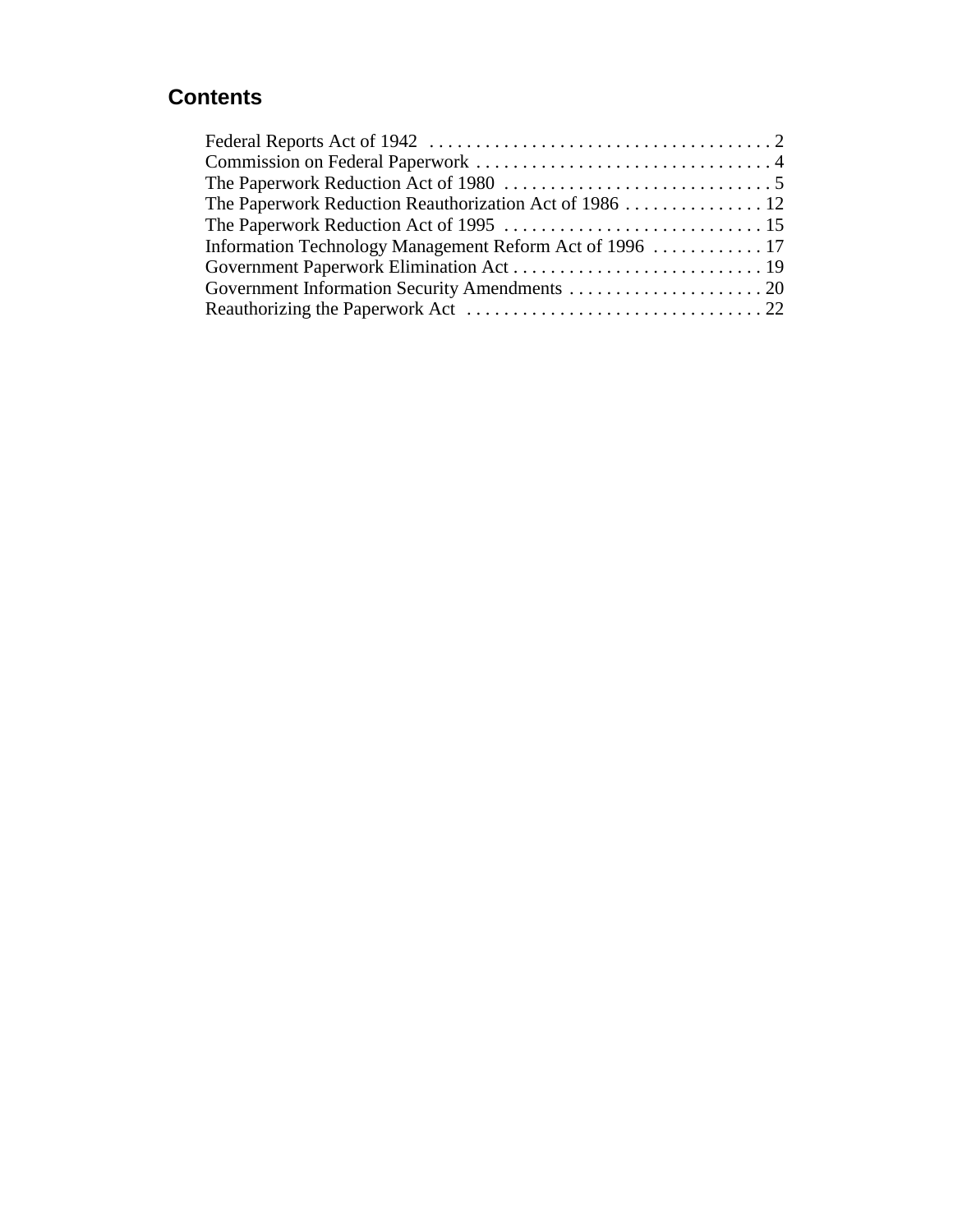# Paperwork Reduction Act Reauthorization and Government Information Management Issues

Since its inception in 1789, the federal government has required paperwork for a variety of reasons, not the least of which include direction, accountability, and service delivery. The Constitution mandates one of the largest paperwork requirements — the decennial census.<sup>1</sup> The First Congress set the initial paperwork obligation in the eleventh law it adopted, an act of September 1, 1789, concerning the documentation of marine vessels.2

The burdensome nature of paperwork became much more acute with the rise of the federal administrative state in the early years of the  $20<sup>th</sup>$  century. The  $16<sup>th</sup>$ amendment to the Constitution, adopted in February 1913, authorized Congress to impose taxes on incomes, from whatever source derived, without apportionment among the states and without regard to any census or enumeration. The War Revenue Act of October 1917 made the income tax the chief source of revenue during the participation of the United States in World War I, and introduced the American citizenry to the travails of tax reporting.<sup>3</sup>

Simultaneous with these developments was an increase in federal regulatory and compliance agencies with new reporting and recordkeeping requirements for financial, health and safety, and business activities. An autonomous Department of Labor was established in  $1913<sup>4</sup>$  along with the Federal Reserve System.<sup>5</sup> The Federal Trade Commission was created the following year.<sup>6</sup> United States entry into World War I in 1917 prompted a multiplicity of new regulatory entities to deal with transportation, shipping, trade, manufacturing, and food and fuel production.

In the years following the end of World War I, the provision of new personal benefits to the public added to federal reporting and recordkeeping requirements.

- 4 37 Stat. 736.
- 5 38 Stat. 251.
- 6 38 Stat. 717.

<sup>&</sup>lt;sup>1</sup> Article I, Section 2, prescribes that, "The actual Enumeration shall be made within three Years after the Meeting of the Congress of the United States, and within every subsequent Term of ten Years, in such Manner as they shall by Law direct." The first such statute was an act of Mar. 1, 1790 (1 Stat. 101).

 $2$  1 Stat. 55.

<sup>3</sup> 40 Stat. 300.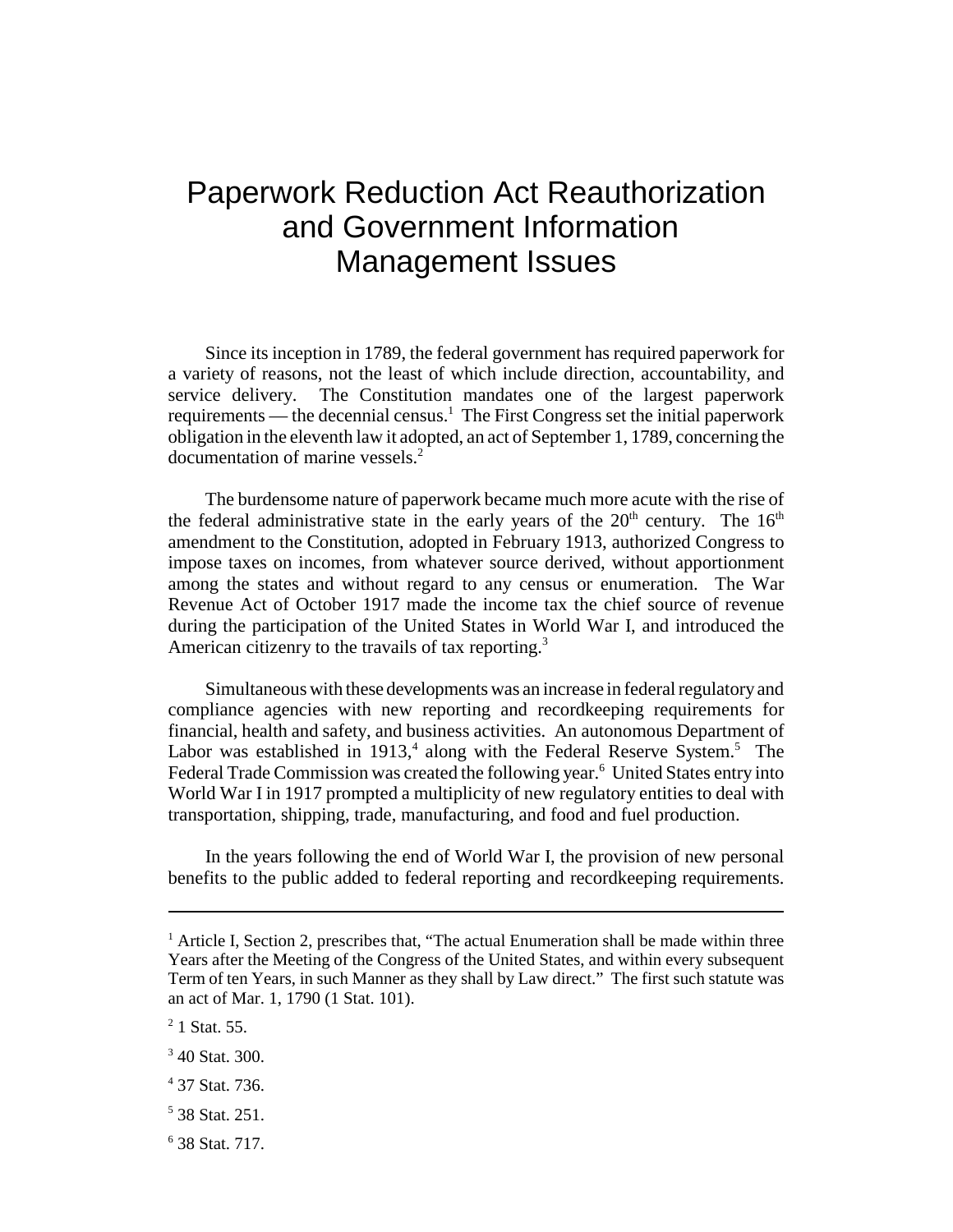First came veterans' programs and the establishment of the Veterans Administration in 1930. Next was the arrival of the New Deal in 1933, with the subsequent provision of a variety of old age security, unemployment, disability, and welfare benefits. The New Deal also engendered a variety of new financial, banking, industrial, farming, communications, housing, and public works regulatory programs. Finally, the outbreak of war in Europe in 1939 and the entry of the United States into World War II in 1941 brought a variety of new reporting and record keeping requirements for virtually all sectors of the nation and its citizens.

#### **Federal Reports Act of 1942**

Federal officials were not unaware of the growing reporting and recordkeeping burden being generated by new regulatory and personal benefits programs. At the highest level, President Franklin D. Roosevelt indicated, in a May 16, 1938, letter to the Central Statistical Board, his concern "over the large number of statistical reports which Federal agencies are requiring from business and industry." Informing the board of his "desire to know the extent of such reports and how far there is duplication among them," he tasked the panel "to report to me on the statistical work of the Federal agencies, with recommendations looking toward consolidations and changes which are consistent with efficiency and economy, both to the Government and to private industry."7

In response, the board indicated that, for the fiscal year ending June 30, 1938, the executive agencies had collected over 135 million returns from individuals and businesses, but concluded that most of this information was needed by the government and that, while such reporting should be coordinated, it should remain decentralized.<sup>8</sup> While this reply apparently ended the matter for the President, there were those in Congress who remained sensitive to the paperwork issue. Among them was the Senate Special Committee to Study the Problems of American Small Business, which developed the draft Federal Reports Act of 1941, empowering the Bureau of the Budget (BOB) to (1) direct an agency to collect information on behalf of itself and other agencies, and (2) direct an agency to provide to another agency data it had collected for itself. A later version of the proposal required BOB clearance of any agency's plans or forms for the collection of information from 10 or more persons, authorized BOB to determine whether or not a proposed agency collection of information was necessary for the performance of its functions, barred any collection of information which BOB deemed unnecessary for any reason, and exempted the Department of the Treasury (including the Internal Revenue Service (IRS)) from the requirements of the measure.

In the House, the legislation was stripped of the Treasury Department exemption, was amended to except the General Accounting Office (GAO) from its requirements, and had a provision appended to indicate that persons who failed to furnish information to an agency could only be subjected to the penalties provided by statutory law. A conference committee on the measure reinstated, but narrowed,

<sup>7</sup> U.S. Commission on Federal Paperwork, *History of Paperwork Reform Efforts, A Report of the Commission on Federal Paperwork* (Washington: July 29, 1977), p. 15.

<sup>8</sup> Ibid., pp. 16-20.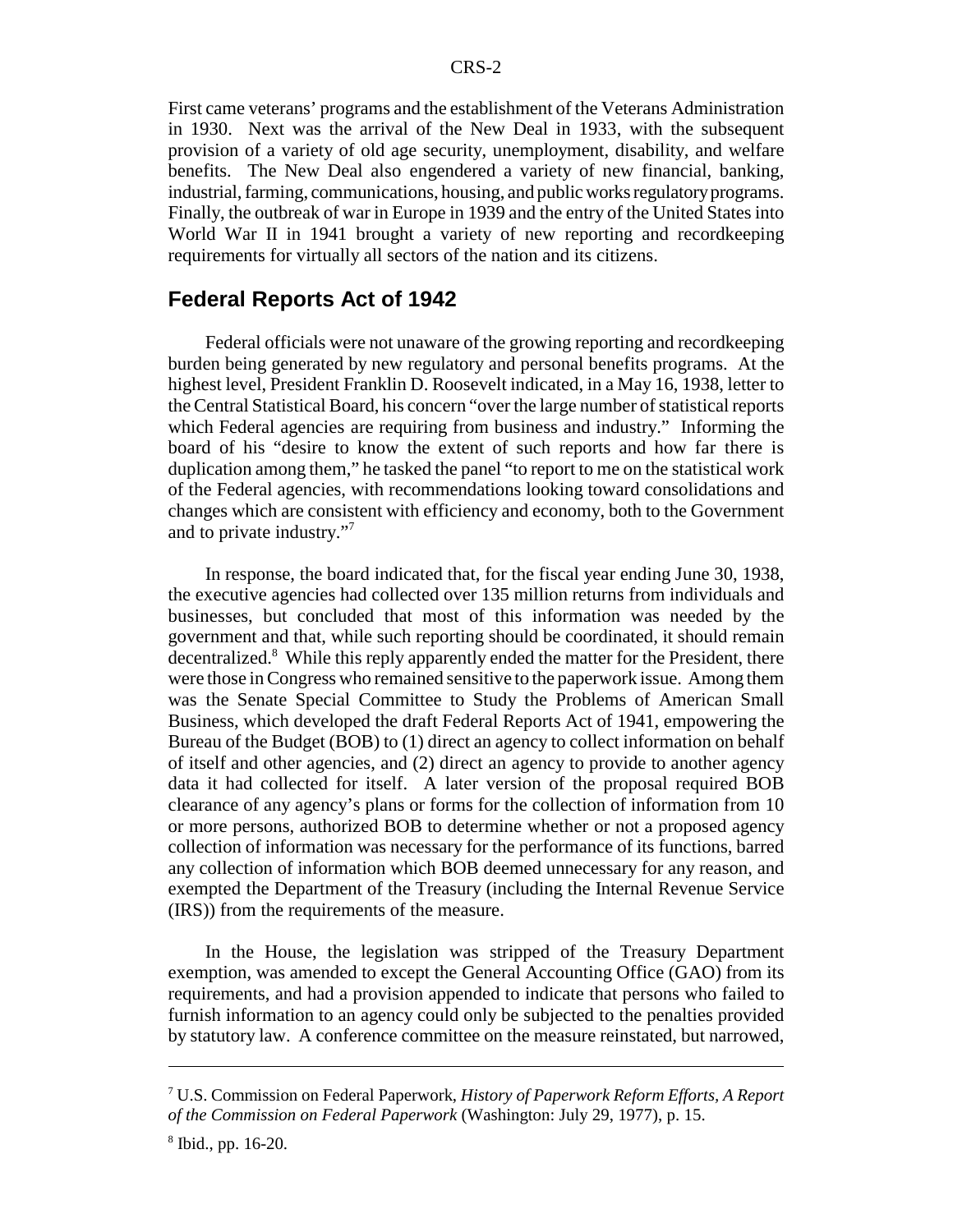the Treasury exemption to exclude only the IRS, Comptroller of the Currency, Bureau of the Public Debt, Bureau of Accounts, Division of Foreign Funds Control, and federal bank supervisory agencies. Sent to the President, the bill was signed into law on December 24, 1942, as the Federal Reports Act of 1942 (FRA).<sup>9</sup>

Implementing the FRA, BOB required each agency seeking information from 10 or more persons to submit the proposed questionnaire along with an explanation of its administration and a full justification for its use, including an estimate of the time required for completion of the instrument. While BOB devoted almost 50 of its staff to this area in the immediate post-World War II years, the number fell to some 25 personnel in the 1960s and 1970s. In 1942, the BOB director also inaugurated the Advisory Council on Federal Reports, composed of representatives from leading national business organizations, who met quarterly to consider broad questions concerning federal reporting requirements. However, when representatives from agencies seeking information subsequently began to meet with council members to discuss collections, the situation came under criticism and congressional investigation, and reform legislation — the Federal Advisory Committee Act of 1972  $(FACA)$  — was enacted.<sup>10</sup> The council was reconstituted as the Business Advisory Council on Federal Reports, an industry trade group, rather than as an advisory committee under FACA.

Some agencies were critical of the length of time the BOB review process occasionally required before collections could be undertaken. Regulatory agencies complained that Office of Management and Budget (OMB) refusals to allow them to collect information from regulated industries infringed upon their statutory duties.<sup>11</sup> In 1973, Congress responded by exempting the independent regulatory agencies from OMB review.12

Congressional unhappiness with OMB had also been prompted by a 1972 report by the Senate Select Committee on Small Business, which concluded that there was "an indifference of OMB officials towards their basic responsibilities .... Since only a relative handful (between one and five percent) of forms [were] disapproved, [the] committee [could] only conclude that hundreds of unnecessary or duplicative forms [were] being imposed on the public."<sup>13</sup> The committee also believed that OMB, "not knowing the problems of small business respondents," could not "effectively adapt 'data requests to respondent's records'";<sup>14</sup> had "shown a consistent lack of initiative

<sup>9</sup> 56 Stat. 1078; 44 U.S.C. 3501-3520 (1982).

<sup>&</sup>lt;sup>10</sup> 86 Stat. 770.

<sup>&</sup>lt;sup>11</sup> The Office of Management and Budget was the 1970 successor to the Bureau of the Budget (84 Stat. 2085).

<sup>&</sup>lt;sup>12</sup> 87 Stat. 576.

<sup>13</sup> U.S. Congress, Senate Select Committee on Small Business, *The Federal Paperwork Burden*, 93<sup>rd</sup> Cong., 1<sup>st</sup> sess., S.Rept. 93-125 (Washington: GPO, 1973), pp. 25-26.

<sup>&</sup>lt;sup>14</sup> Ibid., p. 30.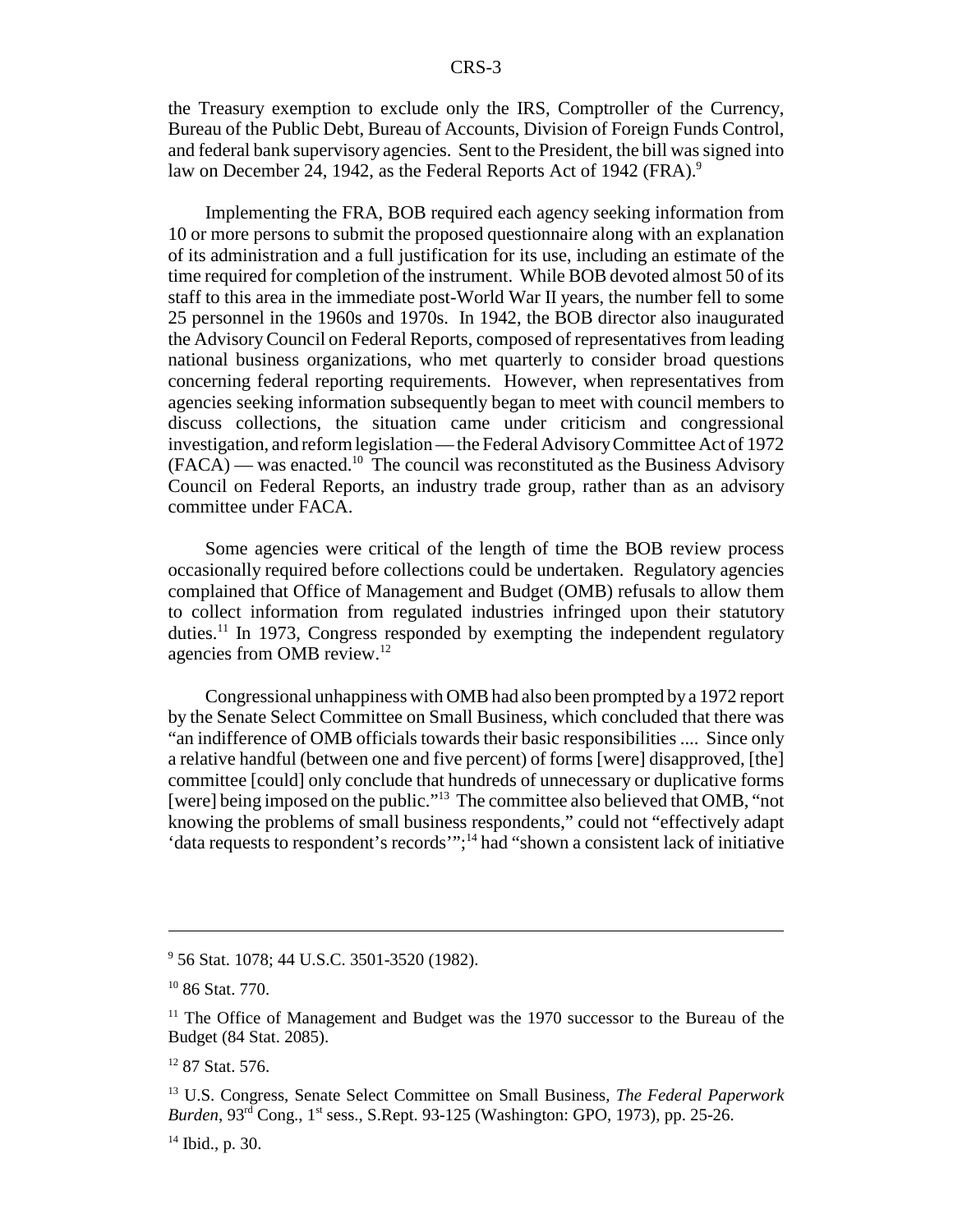in rigorously pursuing the directives of the Federal Reports Act";15 and had refused "to adequately staff or properly equip, with data processing tools, its Statistical Policy Division," the office that was responsible for administering the FRA.<sup>16</sup> Ultimately, the committee recommended that GAO be given the FRA responsibilities presently vested in OMB.<sup>17</sup> The congressional response to this and similar criticism of OMB regarding reporting and recordkeeping burdens was the creation of the Commission on Federal Paperwork in 1974.

#### **Commission on Federal Paperwork**

A 14-member temporary national study panel, the Commission on Federal Paperwork, was statutorily mandated to study, report findings, and make recommendations concerning the adequacy of laws, regulations, and procedures to assure that the federal government was obtaining needed information from the private sector with minimal burden, duplication, and cost.<sup>18</sup> The commission was cochaired by Representative Frank Horton and Senator Thomas J. McIntyre, both of whom had a longstanding interest in paperwork issues and had championed the creation of the study panel. Other members of the commission included former IRS Commissioner Donald C. Alexander, former Senator Bill Brock, Secretary of Health, Education, and Welfare Joseph A. Califano, Jr., Senator Mark O. Hatfield, OMB Director Bert Lance, former OMB Director James T. Lynn, Comptroller General Elmer B. Staats, and Representative Tom Steed, as well as state government, union, and business leaders. The panel's director was Warren Buhler, formerly a principal assistant to Representative Horton from the staff of the House Committee on Government Operations.

By the time the commission concluded its work in September 1977, it had issued 36 reports and had offered 770 recommendations.<sup>19</sup> Among its findings, the commission proffered that "structural and procedural flaws" in the Federal Reports Act's clearance process "preclude it from ever being fully successful in controlling the total paperwork burden on the American public."20 Among these flaws were the exemption of IRS and the bank supervisory agencies from the FRA's requirements, and the shared jurisdiction of OMB and GAO over the reports clearance process. The commission determined that insufficient resources had been allocated to the FRA clearance process, which was seen as being ineffective in the case of new programs because it occurred too late in the development process.21 The commission also concluded that information is a valuable resource which government should

<sup>15</sup> Ibid., p. 34.

 $16$  Ibid., p. 60.

 $17$  Ibid., p. 63.

<sup>&</sup>lt;sup>18</sup> 88 Stat. 1789.

<sup>19</sup> See U.S. Commission on Federal Paperwork, *Final Summary Report, A Report of the Commission on Federal Paperwork* (Washington: Oct. 3, 1977).

 $20$  Ibid., p. 50.

 $21$  Ibid.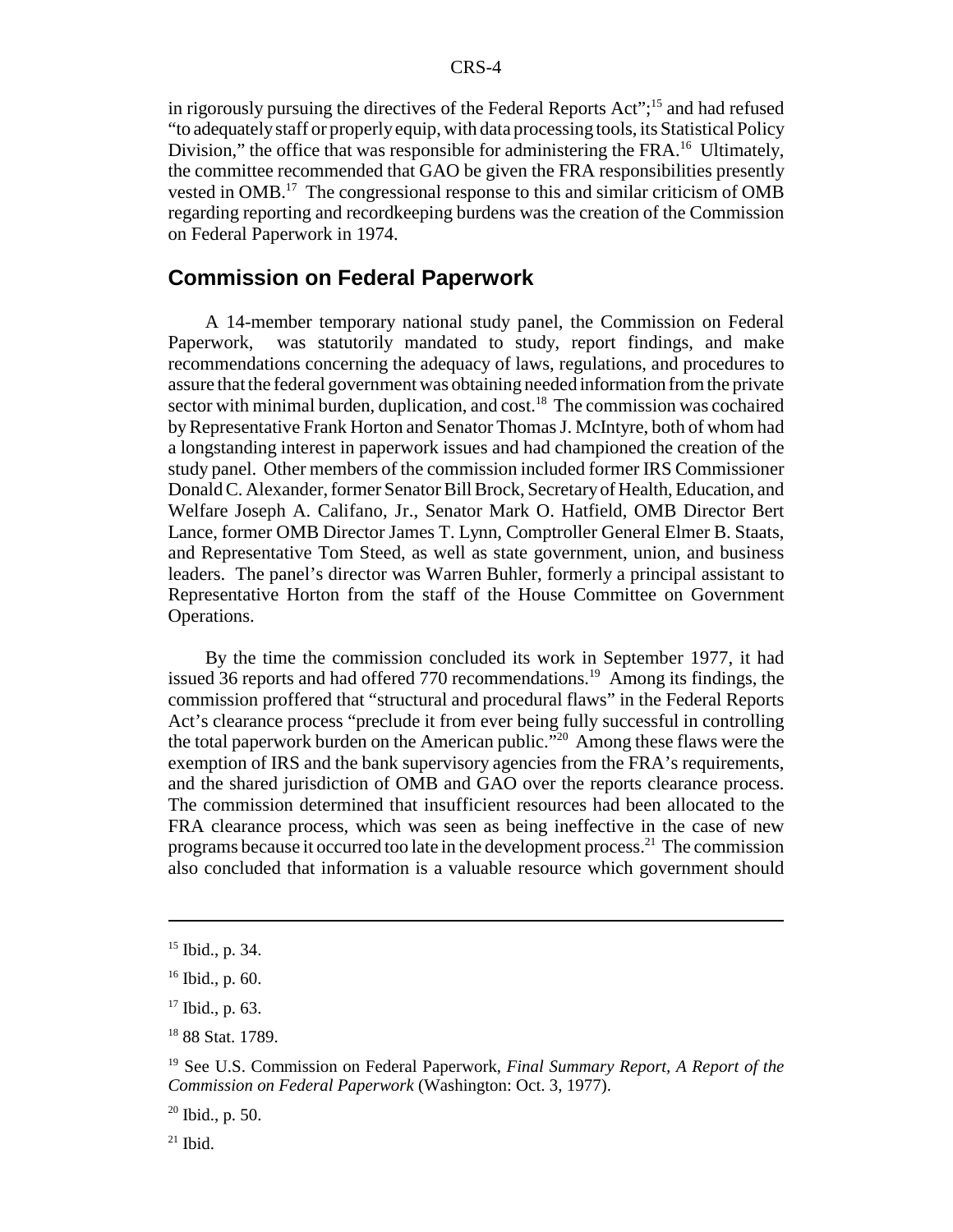manage with the same care and responsibility that apply to its management of its financial, material, physical, and human resources. $^{22}$ 

Among its recommendations, the commission called for new legislation, replacing the FRA, "to regulate the collection, management, and use of Governmentheld information as well as its disclosure." It also urged the establishment of an executive office to, among other functions, "coordinate information management responsibilities ... and to monitor agency compliance with information laws."<sup>23</sup>

The commission's organic statute specified that, upon the submission of the panel's final report, OMB was to coordinate and formulate executive branch views concerning the commission's recommendations, begin implementing those recommendations in which the executive concurred, and propose legislation needed to carry out those recommendations in which the executive concurred. $24$  A September 1979 OMB progress report, the third such required semi-annual report, indicated that more than 50% of the commission's recommendations pertaining to the executive branch (269 of 520) had been implemented.<sup>25</sup> Six months later, however, a GAO assessment criticized OMB for overstating the progress that had been made in implementing the commission's recommendations. GAO urged Congress to enact legislation requiring OMB to "establish a legislative program for those recommendations still pending and create an Office of Federal Information Policy within OMB."26

#### **The Paperwork Reduction Act of 1980**

Neither the steady flow of paperwork commission reports from mid-1976 into the early autumn of 1977, nor the panel's summary final report in October, impelled Congress to legislate the proffered recommendations in these documents. Instead, interested members, such as Representative Horton and Senator McIntyre, pursued a strategy of following, through congressional oversight, OMB activities in furtherance of implementing commission recommendations. Moreover, paperwork reduction was only one of several management reforms being entertained by the Carter Administration and the 95<sup>th</sup> Congress.

Former Georgia Governor Jimmy Carter had been elected to the presidency in 1976 after conducting a campaign in which, at least in part, he targeted the bureaucracy and otherwise championed efficient and economical government. Embarking on his second year in office, he issued E.O. 12044, which required the executive agencies to use cost-benefit analyses in justifying new regulations, to

 $22$  Ibid., p. 56.

<sup>23</sup> Ibid., p. 52.

<sup>24 88</sup> Stat. 1790.

<sup>25</sup> U.S. Office of Management and Budget, *Paperwork and Red Tape: New Perspectives; New Directions* (Washington: Sept. 1979), p. 5.

<sup>26</sup> U.S. General Accounting Office, *Program to Follow-Up Federal Paperwork Commission Recommendations Is in Trouble*, GAO Report GGD-80-36 (Washington: Mar. 14, 1980), pp. i-iv.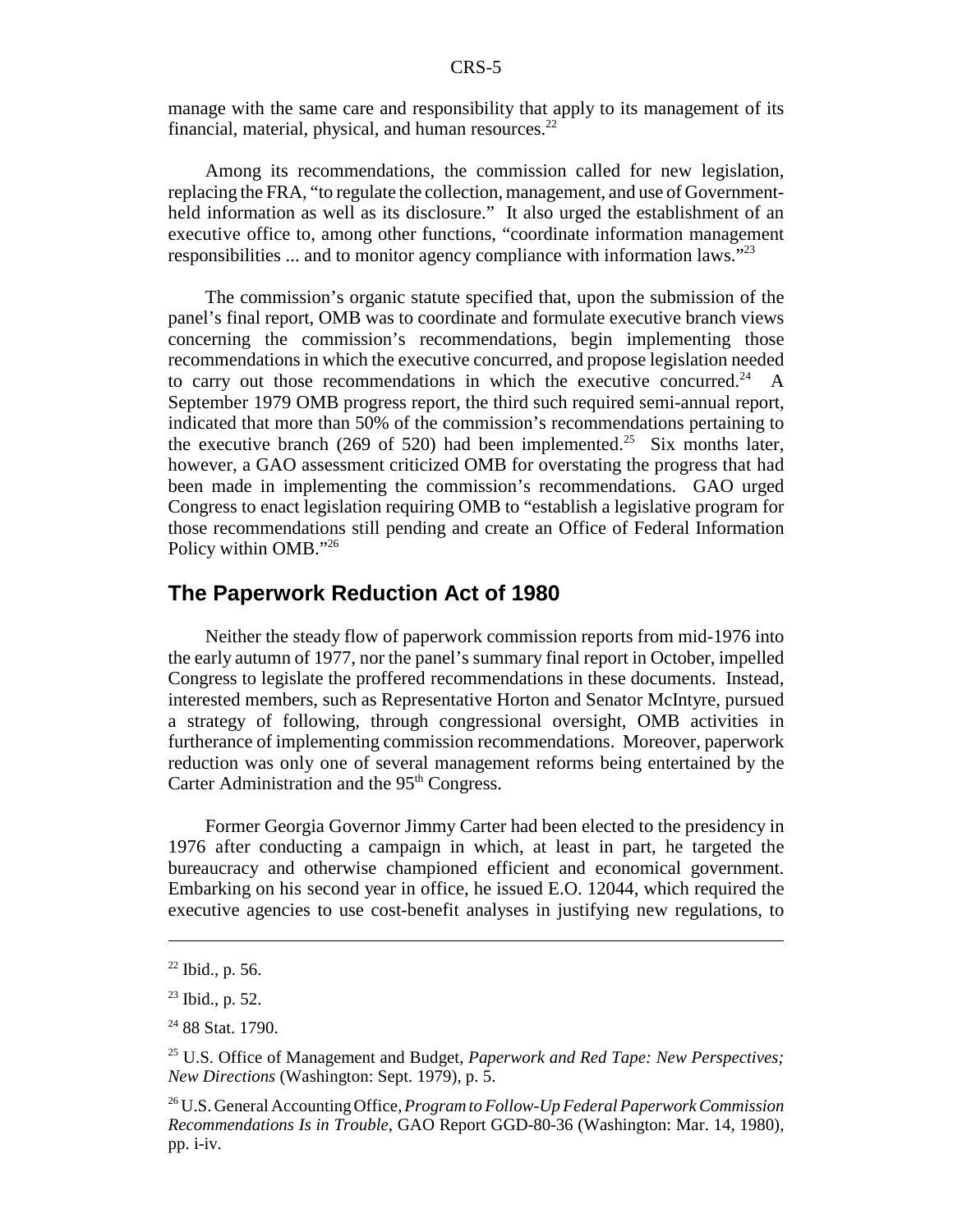minimize paperwork burdens on the private sector, and to estimate the reporting and recordkeeping requirements attending significant new regulations prior to their final adoption.<sup>27</sup> In November 1979, he issued E.O. 12174 with a view to minimizing further the paperwork burden "imposed on persons outside the Federal government."28 In his statement accompanying this directive, the President endorsed a Senate bill responding to the paperwork commission's recommendation of new legislation to replace the FRA.<sup>29</sup>

The legislation President Carter endorsed was the Paperwork and Red Tape Reduction Act of 1979, developed and introduced in the House by Representative Jack Brooks and Representative Horton, the chairman and ranking minority member, respectively, of the House Committee on Government Operations, to which the bill (H.R. 3570) had been referred. A companion measure (S. 1411) was sponsored in the Senate by Senator Lawton Chiles and Senator John Danforth, the chairman and ranking minority member, respectively, of the Subcommittee on Federal Spending Practices and Open Government of the Committee on Governmental Affairs, to which the legislation was referred. The Senate bill received a hearing by the Chiles subcommittee on November 1, 1979.

On February 5, 1980, Representatives Brooks and Horton introduced a new version of their bill (H.R. 6410), which replaced their initial proposal. The new measure received a hearing before the Subcommittee on Legislation and National Security of the Committee on Government Operations on February 7, 21, and 26. Subsequently, on March 4, it was approved and ordered reported by the full committee.<sup>30</sup> The House passed the bill on March 24 without any member speaking against it. $31$ 

The House-passed version of the Paperwork Reduction Act was referred to the Senate Committee on Governmental Affairs on March 26. In August, the committee reported an amended version of its bill that was very similar to the House measure.<sup>32</sup> The Senate subsequently approved an amended version of its bill (S. 1411) on November 19, then substituted the language of this measure in the House bill (H.R.

<sup>31</sup> *Congressional Record*, vol. 126, Mar. 24, 1980, pp. 6212-6214.

<sup>27 3</sup> C.F.R., 1978 Comp., pp. 152-156.

<sup>28 3</sup> C.F.R., 1979 Comp., pp. 462-463.

<sup>29</sup> U.S. General Services Administration, National Archives and Records Service, Office of the Federal Register, *Public Papers of the Presidents of the United States, Jimmy Carter: 1979* (Washington: GPO, 1980), p. 2177.

<sup>30</sup> U.S. Congress, House Committee on Government Operations, *Paperwork Reduction Act of 1980*, report to accompany H.R.  $6410, 96<sup>th</sup> Cong.,  $2<sup>nd</sup>$  sess., H.Rept. 96-835 (Washington:$ GPO, 1980).

<sup>32</sup> U.S. Congress, Senate Committee on Governmental Affairs, *Paperwork Reduction Act of* 1980, report to accompany S. 1411, 96<sup>th</sup> Cong., 2<sup>nd</sup> sess., S. Rept. 96-930 (Washington: GPO, 1980).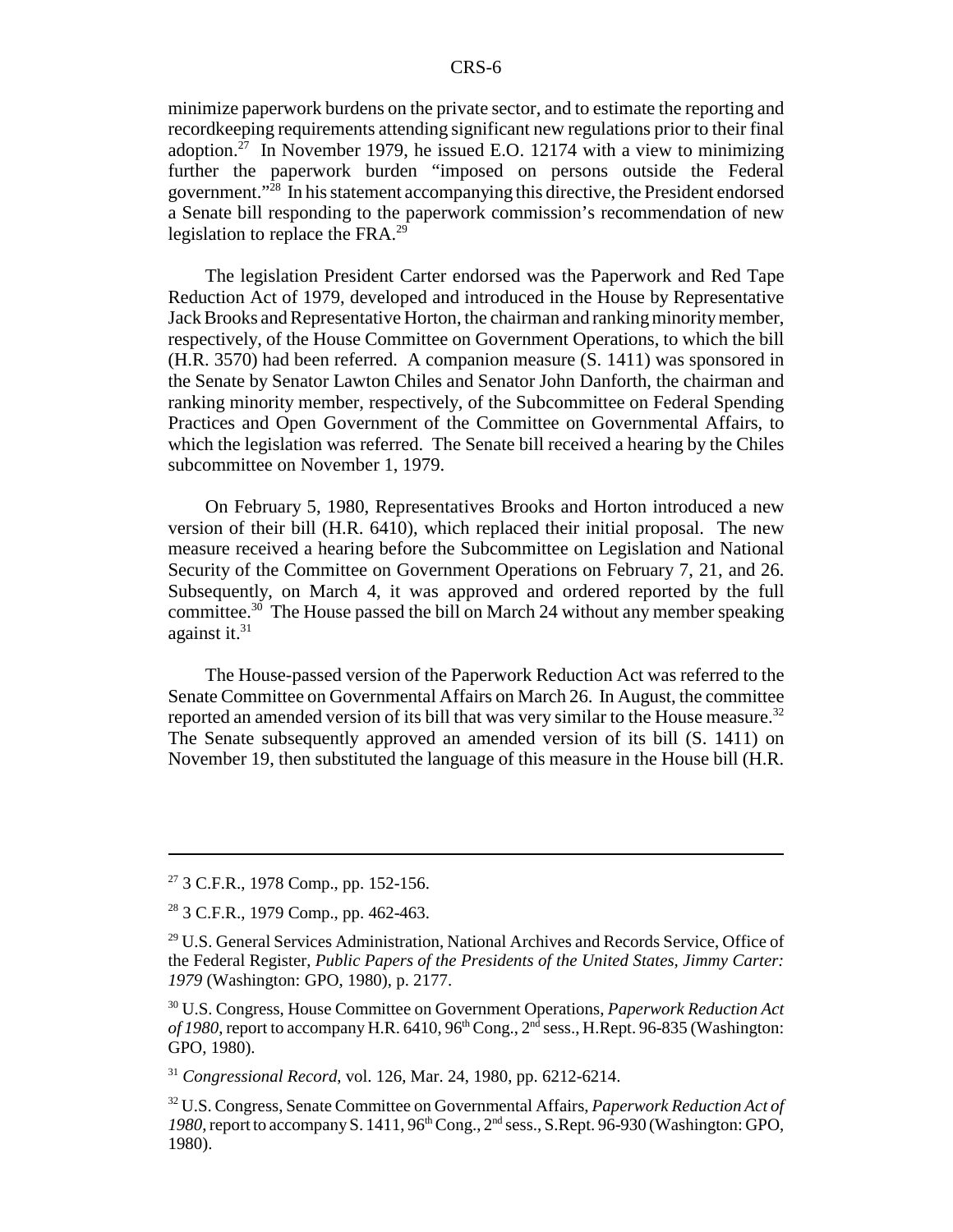6410), adopted the latter proposal by acclamation, and sent it back to the House.<sup>33</sup> On December 1, the House returned to its bill and, under a suspension of the rules, concurred in the Senate amendments, clearing the measure for the President's signature.<sup>34</sup> President Carter signed the legislation into law on December 11, 1980.<sup>35</sup>

Capitalizing on OMB's FRA experience and its role in management improvement and regulatory reform under the Carter Administration, the Paperwork Reduction Act (PRA) made OMB the principal policymaker and overseer of government paperwork activities. The statute established a new Office of Information and Regulatory Affairs (OIRA) within OMB, to which the director of OMB was to delegate his paperwork functions.<sup>36</sup> These functions included:

- "reviewing and approving information collection requests proposed by agencies";
- "determining whether the collection of information by an agency is necessary for the proper performance of [its] functions";
- ensuring that all procedural requirements for collecting information were fulfilled;
- "designating ... a collection agency to obtain information for two or more agencies";
- "setting goals for reduction of the burdens of Federal information collection requests";
- "overseeing action on the recommendations of the Commission on Federal Paperwork"; and
- ! "designing and operating ... the Federal Information Locator System."<sup>37</sup>

The PRA also assigned information management responsibilities to the director of OMB. Indeed, the statute's title was somewhat misleading. The director was broadly mandated to "develop and implement Federal information policies, principles, standards, and guidelines" and to "provide direction and oversee the review and approval of information collection requests, the reduction of the paperwork burden, [and] Federal statistical activities, records management activities, privacy of records, interagency sharing of information, and acquisition and use of

<sup>33</sup> *Congressional Record*, vol. 126, Nov. 19, 1980, p. 30193.

<sup>34</sup> Ibid., Dec. 1, 1980, p. 31228.

<sup>35 94</sup> Stat. 2812; 44 U.S.C. 3501-3520 (1982).

<sup>36 44</sup> U.S.C. 3503 (1982).

 $37$  44 U.S.C. 3504(c).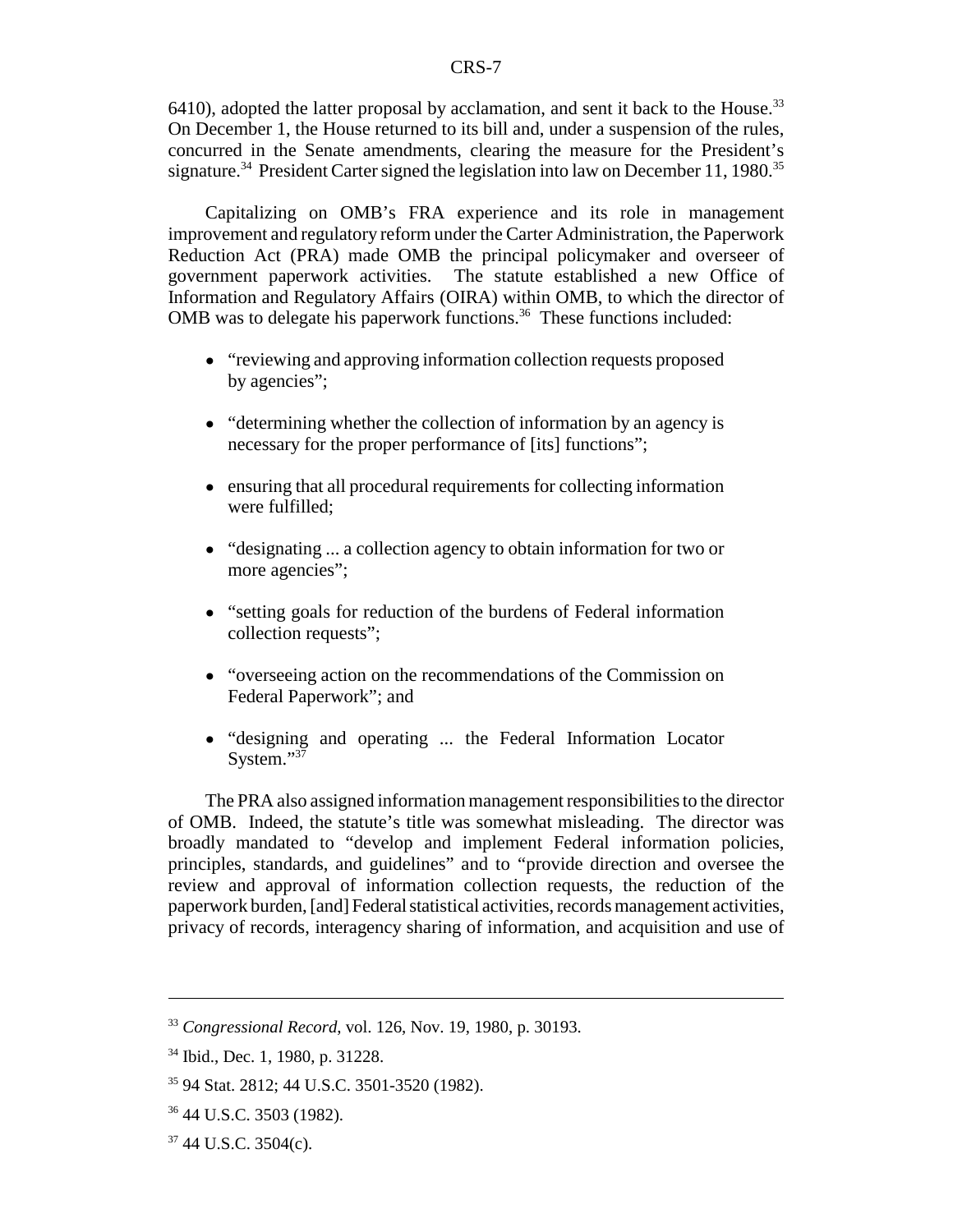automatic data processing telecommunications, and other technology for managing information resources."38

Among the "general information policy functions" enumerated for the director were:

- "developing and implementing uniform and consistent information resources management policies and overseeing the development of information management principles, standards, and guidelines and promoting their use";
- "initiating and reviewing proposals for changes in legislation, regulations, and agency procedures to improve information practices, and informing the President and the Congress on the progress made therein";
- "coordinating, through the review of budget proposals and ... otherwise ..., agency information practices";
- "promoting, through the use of the Federal Information Locator" System, the review of budget proposals and other methods, greater sharing of information by agencies";
- "evaluating agency information management practices to determine their adequacy and efficiency," as well as their "compliance ... with the policies, principles, standards, and guidelines promulgated by the Director"; and
- "overseeing planning for, and conduct of research with respect to, Federal collection, processing, storage, transmission, and use of information."39

Additional functions were specified for "statistical policy and coordination,"40 "records management,"<sup>41</sup> personal privacy protection,  $42$  and "Federal automatic data" processing and telecommunications."43 This last phrase was the reference at the time for computer systems and digitized information, a burgeoning area that would command more attention in subsequent overhauls of the PRA.<sup>44</sup>

- $42$  44 U.S.C. 3504(f).
- 43 44 U.S.C. 3504(g).

 $38\,44$  U.S.C. 3504(a).

<sup>39 44</sup> U.S.C. 3504(b).

<sup>40 44</sup> U.S.C. 3504(d).

<sup>41 44</sup> U.S.C. 3504(e).

<sup>&</sup>lt;sup>44</sup> By one account, the federal government was operating two computers in 1950, the number then growing to 45 in 1955, 403 in 1960, 1,826 in 1965, 5,277 in 1970, and, in only a year, (continued...)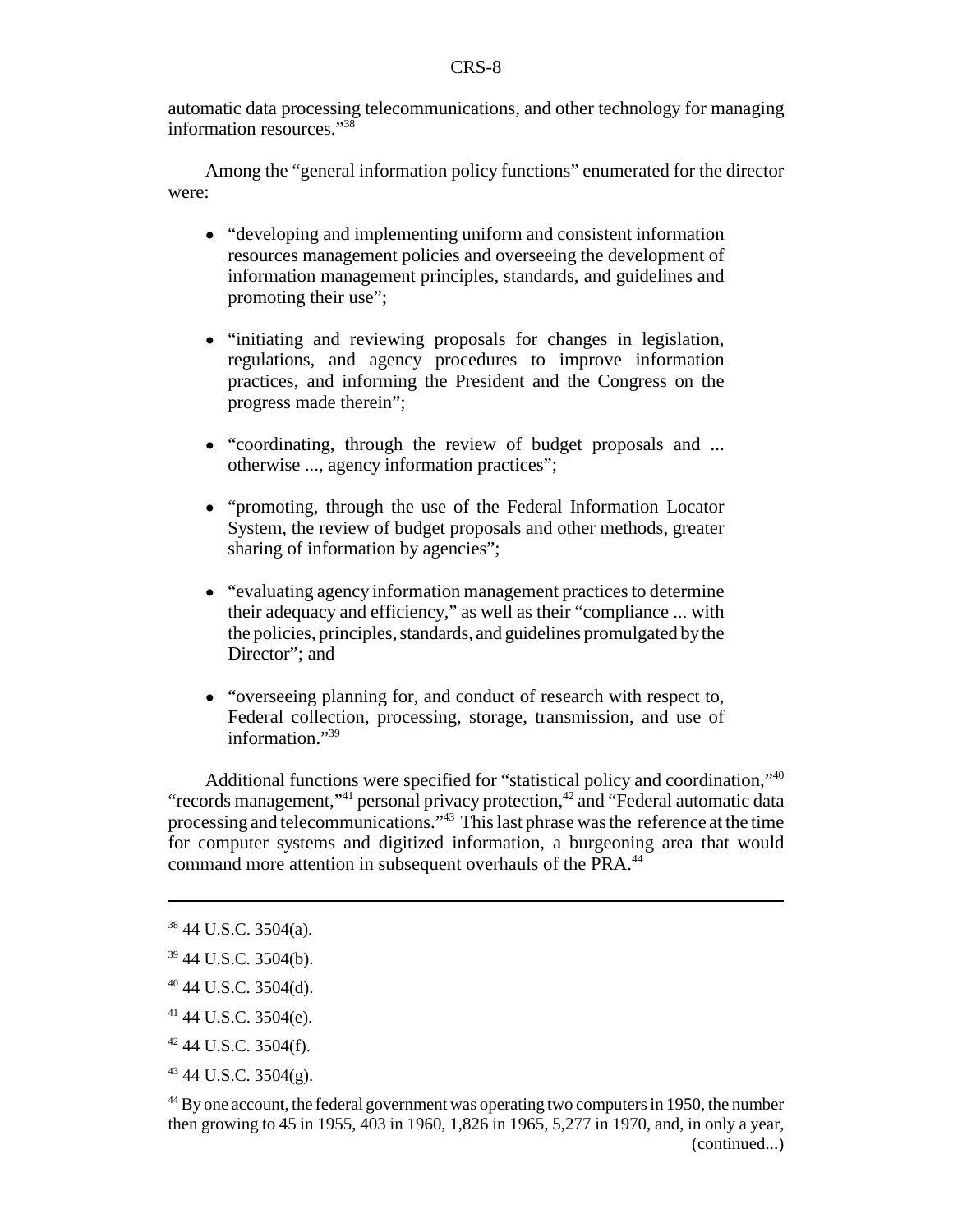The independent regulatory agencies, which were defined in the statute, and the Treasury Department were brought within the scope of the PRA and its requirements. All of the executive agencies were assigned responsibilities as well, largely for ensuring the elimination of duplicative and unnecessary collections of information. The statute required each agency head to designate a senior official, who was to report directly to the agency head, to carry out the agency's PRA responsibilities.<sup>45</sup>

The remaining provisions of the new law specified the details of the information collection clearance process, including the use of a hearing or a statement submission  $\alpha$ arrangement;<sup>46</sup> the designation of a central collection agency to obtain information for two or more agencies;<sup>47</sup> the directing of information sharing by agencies;<sup>48</sup> the establishment and operation of a Federal Information Locator System to "serve as the authoritative register of all information collection requests";<sup>49</sup> a selective "review, at least once every three years, [of] the information management activities of each agency to ascertain their adequacy and efficiency";<sup>50</sup> and keeping "Congress and its committees fully and currently informed of the major activities under" the PRA and reporting annually to both houses in such detail as was specified in the statute. $51$ Appropriations were authorized through the fiscal year ending September 30, 1983.<sup>52</sup>

For the first year of PRA implementation, OMB reported that OIRA had been established prior to the statutory deadline, regulations had been issued to guide the agencies, and effective progress had been made in realizing compliance with the act's procedures and requirements.<sup>53</sup> GAO, however, offered a contrary view. Assessing the first six months of OMB efforts at implementing the PRA, Comptroller General Charles A. Bowsher told a House oversight subcommittee that OMB had denied GAO "access to documents and information essential to reaching a full understanding of its processes and an assessment of its efforts." Nonetheless, the Comptroller proffered:

 $44$  (...continued)

<sup>5,961</sup> in 1971. By 1980, the total could easily have been double the 1970 or 1971 figures. Moreover, these were bulky, mainframe computers, the personal computer proliferating in the federal government after 1980. Alan F. Westin and Michael A. Baker, *Databanks in a Free Society* (New York: Quadrangle, 1972), p. 29.

<sup>45 44</sup> U.S.C. 3506.

<sup>46 44</sup> U.S.C. 3507-3508.

<sup>47 44</sup> U.S.C. 3509.

<sup>48 44</sup> U.S.C. 3510.

<sup>49 44</sup> U.S.C. 3511.

<sup>50 44</sup> U.S.C. 3513.

<sup>51 44</sup> U.S.C. 3514.

<sup>52 44</sup> U.S.C. 3520.

<sup>53</sup> U.S. Office of Management and Budget, *Managing Federal Information Resources, First Annual Report Under the Paperwork Reduction Act of 1980* (Washington: Apr. 1, 1982), pp. 3-5.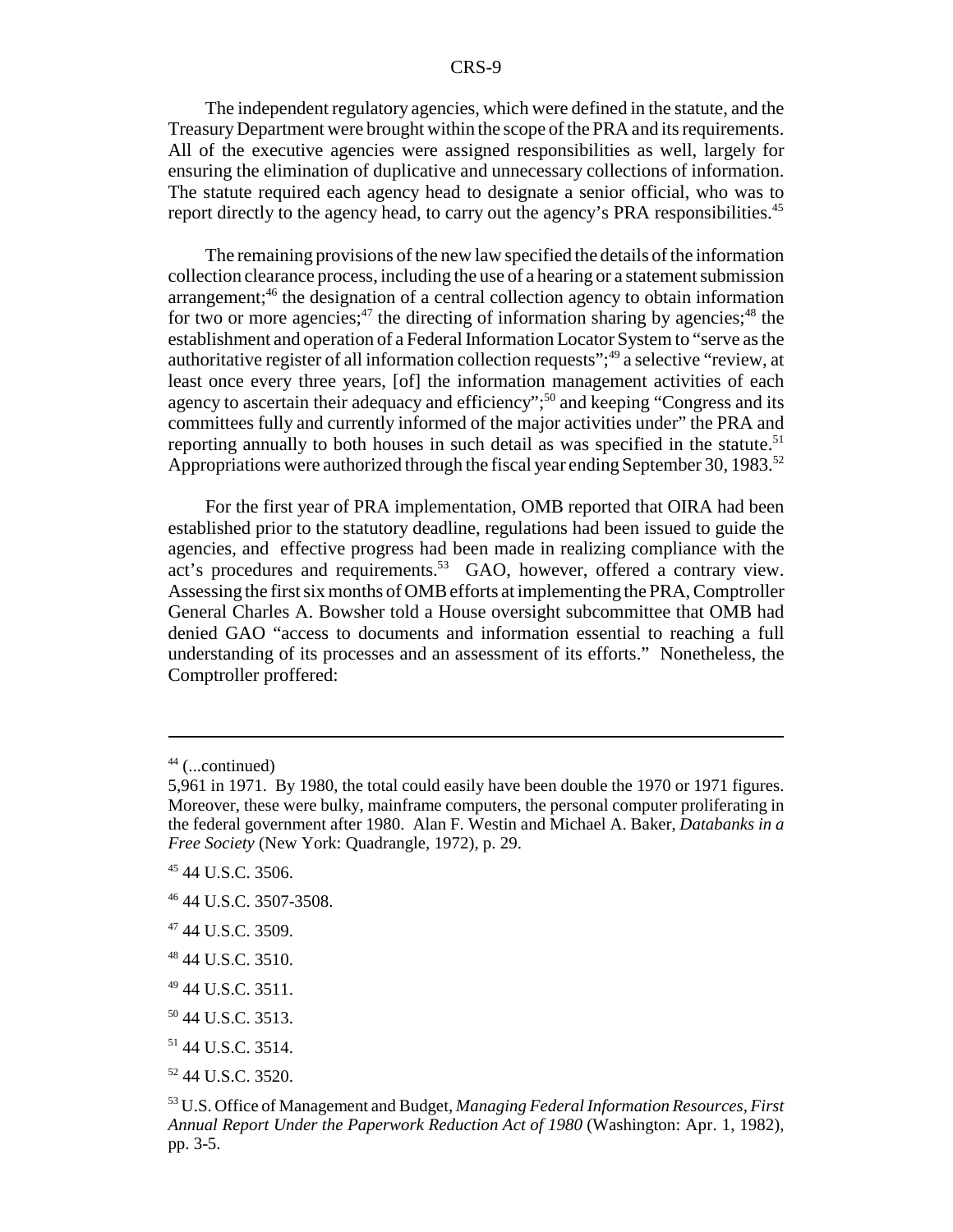... OMB's efforts to implement the Paperwork Reduction Act can be characterized as lacking the visible and forceful leadership necessary to achieve the Act's objectives. A sufficiently high priority has not been given to implementing the Act. Little or no effort has been directed to key requirements of the Act. As recently as October 16, 1981, OMB had approved no formal plans for implementing the Act. Resources have been allocated to other functions, and a growing workload of paperwork clearances is resulting in little or no effort being devoted to other key requirements of the Act.<sup>54</sup>

The Comptroller noted that a "substantial portion of OIRA resources have been devoted to regulatory review activities which are outside the scope of the Act." He reported that over 2,000 reviews of regulations pursuant to E.O. 12291 had been conducted, while only 23 such reviews pursuant to the PRA had occurred. Consequently, PRA work was backlogged: "a growing workload of individual paperwork review cases has resulted in delays in completing reviews of agencies' [PRA] implementation plans."55

Two years later, GAO found that OMB had been successful in meeting its requirements to reduce paperwork in terms of total percentages, but had made limited progress "in information resources management areas other than paperwork reduction, such as developing uniform information policies, promoting more effective use of advanced information technology, and overseeing the Federal statistical system."56 OIRA's regulatory review activity remained a problem for PRA administration. "The act," GAO pointed out, "provides OIRA neither authority nor resource authorization for performing reviews of regulations except for assessing compliance with the act's objectives for reducing paperwork." Congressional leaders were reminded that "both House and Senate Committee reports on the legislation specifically stated that regulatory reform activities beyond those related to information and paperwork burden issues should not be assigned to OIRA."57

The report suggested three options if Congress "decides further action is needed to require OMB to increase the pace of progress toward achieving the Paperwork Reduction Act's objectives":

- "Require OMB to identify the resources needed for fully implementing the [PRA] and report annually on the resources expended for that purpose."
- ! "Provide a separate appropriation for implementing" the PRA.

<sup>54</sup> U.S. Congress, House Committee on Government Operations, *Implementation of the Paperwork Reduction Act of 1980 (Public Law 96-511)*, hearing, 97<sup>th</sup> Cong., 1<sup>st</sup> sess., Oct. 21, 1981 (Washington: GPO, 1982), pp. 3-4, 8-9.

<sup>55</sup> Ibid., pp. 4, 10.

<sup>56</sup> U.S. General Accounting Office, *Implementing the Paperwork Reduction Act: Some Progress, but Many Problems Remain*, GAO Report GAO/GGD-83-35 (Washington: Apr. 20, 1983), pp. ii, 10-28.

 $57$  Ibid., p. iii.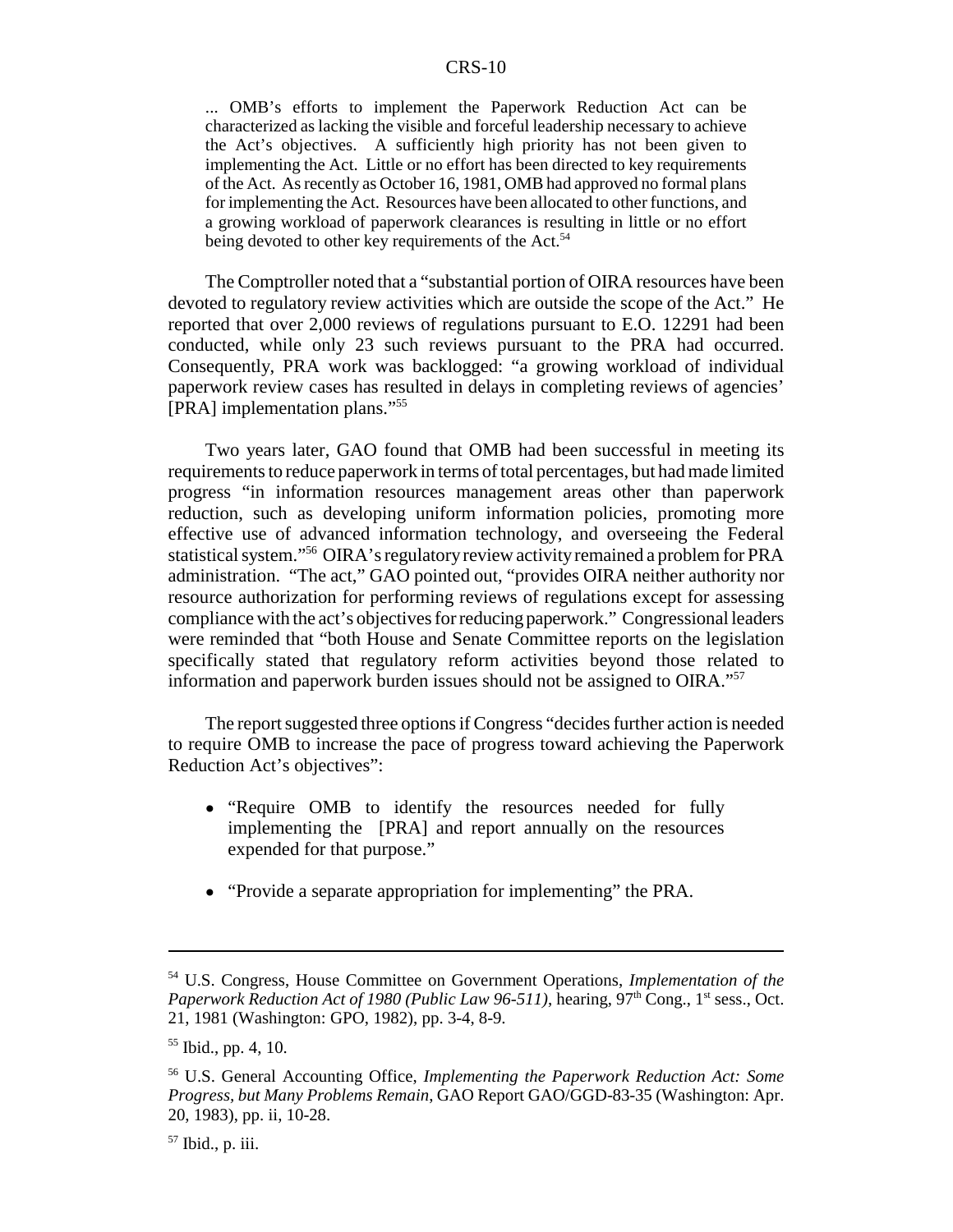• "Provide a separate appropriation for implementing the act and amend [it] to prohibit OIRA from performing any duties other than those required by the act."58

An April 1983 GAO report acknowledged that "OMB has taken several preliminary steps to implement its responsibilities for controlling Federal recordkeeping requirements imposed on the public," but concluded that "these steps have not produced meaningful retention standards." Consequently, individuals and businesses often retained records longer than required, resulting in an increased paperwork burden. The report indicated that "OMB should address this issue now and take the action necessary to meet its statutory responsibility for developing standards to control the length of time records must be retained for the Federal Government."59 GAO recommended that OMB work with the General Services Administration (GSA), which was responsible for various records management matters at that time, $60$  to reestablish the previous records retention guide produced by that agency, and modify its information collection request review process to facilitate the compiling of the guide.<sup>61</sup> OMB evidenced little interest in these suggestions.<sup>62</sup>

Amidst these GAO criticisms of its implementation of the PRA, OMB engendered the enmity of the Internal Revenue Service (IRS) and the Treasury Department, which objected to OMB's attempts to review IRS regulations containing reporting or recordkeeping requirements. To settle the dispute, OMB sought an interpretive opinion from the Office of Legal Counsel (OLC), Department of Justice, that would be binding on the agencies. Rendered on June 22, 1982, the OLC opinion concluded that reporting or recordkeeping requirements set out in prior, existing regulations were not subject to OMB review under the PRA.<sup>63</sup> The opinion was largely viewed as a substantial defeat for OMB for various reasons, not the least of which was the fact that IRS regulations accounted for almost half of the federal government's paperwork burden.<sup>64</sup>

<sup>58</sup> Ibid., p. v.

<sup>59</sup> U.S. General Accounting Office, *More Guidance and Controls Needed Over Federal Recordkeeping Requirements Imposed on the Public*, GAO Report GAO/GGD-83-42 (Washington: Apr. 28, 1983), p. 8.

<sup>&</sup>lt;sup>60</sup> GSA's records management responsibilities resulted from the inclusion of the National Archives within it at the time of the agency's establishment in 1949 (63 Stat. 379).

<sup>61</sup> U.S. General Accounting Office, *More Guidance and Controls Needed Over Federal Recordkeeping Requirements Imposed on the Public*, p. 9.

 $62$  After the National Archives separated from GSA and became an independent agency in April 1985, it published, in 1986, a revised version of the 1981 Guide to Record Retention Requirements in the Code of Federal Regulations, and reprinted, in 1989, a slightly modified version of a 1981 records management handbook, *Disposition of Federal Records*.

<sup>63</sup> U.S. Department of Justice, Office of the Assistant Attorney General, Office of Legal Counsel, Re: Paperwork Reduction Act of 1980, June 22, 1982, p. 56.

<sup>64</sup> U.S. Office of Management and Budget, *Information Collection Budget of the United States Government: Fiscal Year 1982* (Washington: Dec. 29, 1981), p. 13.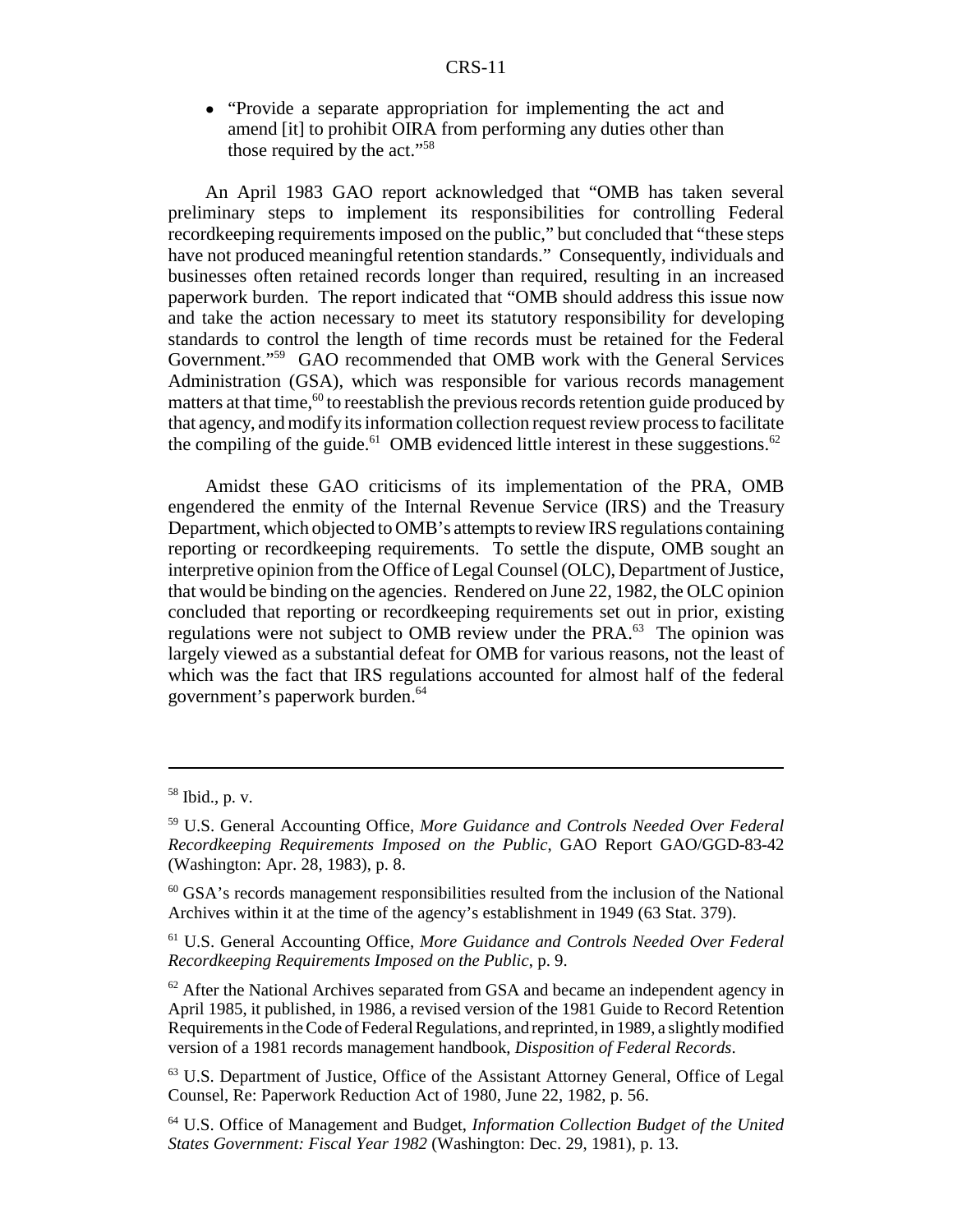#### **The Paperwork Reduction Reauthorization Act of 1986**

As originally enacted, the PRA authorized appropriations for OIRA through the fiscal year ending September 30, 1983. Implementation difficulties, as revealed by GAO and the OLC opinion, gave Congress a basis for amending the statute while reauthorizing OIRA funding. During the  $98<sup>th</sup>$  Congress, the House adopted such amendments (H.R. 2718) establishing line item funding for OIRA functions specifically mandated by the PRA; clarifying OMB's authority to review information collection requests in existing, as well as proposed, regulations; and strengthening congressional oversight of OMB's PRA mandate. Appropriations for OIRA operations were extended through FY1988.<sup>65</sup>

A companion bill (S. 2433) did not fair as well in the Senate. Among other provisions, it would have required Senate confirmation of the President's nominee to head OIRA. The Senate, however, did not complete action on its bill or the House measure prior to the final adjournment of the 98<sup>th</sup> Congress. Critics, who felt the legislation would have given OIRA and OMB too much authority over federal rulemaking activity, were not unhappy with the inaction.<sup>66</sup>

Congressional failure to extend the PRA authorization during the  $98<sup>th</sup> Congress$ left OIRA dependent upon OMB's annual general authorization until its own spending authority could be restored. However, there was a considerable amount of concern in Congress among members of both parties about OIRA's ambitious reviews of all major regulatory actions of other federal agencies. In mid-July 1986, the House Subcommittee on Treasury, Postal Service, and General Government denied \$5.4 million requested by OMB for OIRA, and the parent Committee on Appropriations made no attempt to restore the funds at the end of the month when the bill (H.R. 5294) was reported to the House. It was approved by the House on August 6, still devoid of OIRA funding, on a 302-118 vote. However, Senate appropriators declined to endorse the deletion and provided the requested funds. $67$ Furthermore, delays in obtaining final passage of the 13 regular annual appropriations bills necessitated resort to a continuing resolution containing these proposals and other legislation, including the PRA reauthorization and amendments.

Legislation (S. 2887) to reauthorize and amend the PRA was introduced by Senator William V. Roth, Jr., chairman of the Senate Committee on Governmental Affairs, for himself and others on September 27, 1986. Referred to the Roth panel, the bill was reported favorably without amendment and without an accompanying written report on October 2. The text of the measure was subsequently included, as Title VIII, in the continuing resolution making appropriations for FY1987.<sup>68</sup>

<sup>65</sup> *Congressional Record*, vol. 129, Nov. 7, 1983, pp. 31100-31102.

<sup>66</sup> Julie Rovner, "OMB's Regulatory Activities Draw Fire in Congress, Courts," *Congressional Quarterly Weekly Report*, vol. 44, June 14, 1986, pp. 1339-1341.

<sup>67</sup> Congressional Quarterly, *Congressional Quarterly Almanac, 99th Congress, 2nd Session, 1986* (Washington: Congressional Quarterly, 1987), pp. 22, 195, 325.

<sup>68 100</sup> Stat. 3341-335.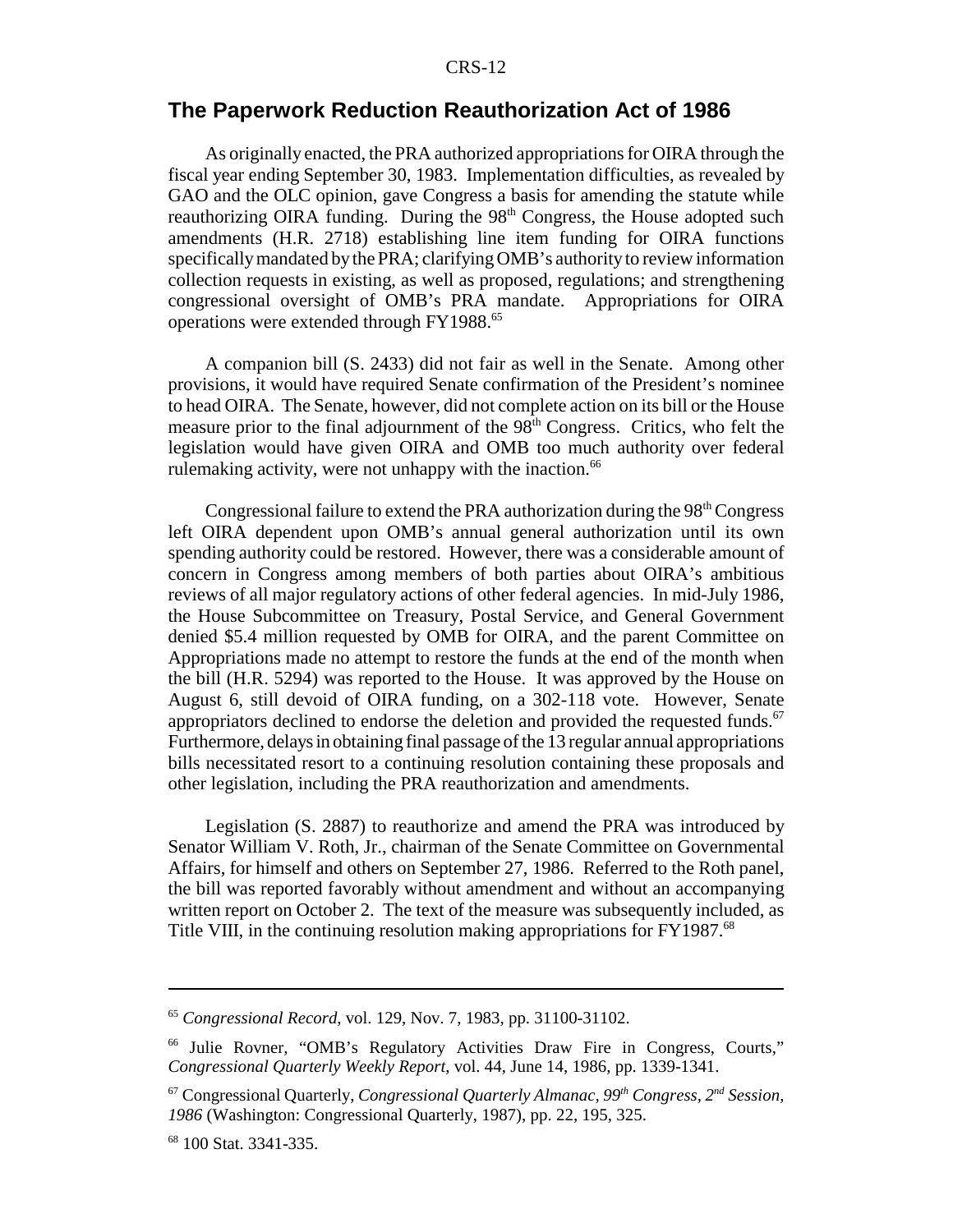The PRA amendments, among other modifications, refined "information resources management," as used in the statute; made future heads of OIRA presidential appointees subject to Senate approval; revised the statistical policy and coordination functions of the OMB director; established a chief statistician position; created a new Information Technology Fund to be administered by GSA; slightly modified the Federal Information Locator System; set new paperwork reduction goals of 15% for fiscal years 1987-1989; and authorized appropriations of \$5.5 million for each of the fiscal years 1987, 1988, and 1989. The authorization indicated that such appropriations were to be used by OIRA to carry out only the functions prescribed by the PRA, as amended. $69$ 

In the months following the reauthorization of the PRA, OIRA review of agency regulatory actions continued to engender congressional ire. Late in the  $101<sup>st</sup>$ Congress, in the face of strong opposition from the George H. W. Bush Administration, efforts were made to move legislation (H.R. 3695/S. 1742) reauthorizing the PRA while limiting OIRA's control over the regulatory review process. Initially, in March 1990, House managers negotiated with OMB to legislate a simple three-year reauthorization for OIRA if OMB would accept, separate from the legislation, an administrative agreement limiting OMB's regulatory power, to become effective when the reauthorization was enacted into law. Although the House managers thought they had administration consent to this arrangement, the White House withdrew its support in early April, just as the reauthorization measure was about to be taken to the House floor.<sup>70</sup>

The Senate bill, unlike its House counterpart, contained many restrictions on OIRA, and when it was scheduled for consideration by the Committee on Governmental Affairs in early April, Republican members of the panel, who opposed the OIRA limitations, boycotted the meeting. Later, in early June, after some accommodations had been reached, the committee approved the bill on a  $14$ -0 vote.<sup>71</sup>

Further negotiation with the Bush Administration produced another compromise during the last week of the 101<sup>st</sup> Congress. Administration officials agreed to restrain OMB's exercise of its regulatory power if Congress would forego writing limits on OIRA's review of agency regulatory actions into law.<sup>72</sup> Senate committee leaders indicated they would bring a stripped-down version of their bill to the floor.<sup>73</sup>

<sup>69 100</sup> Stat. 3341-340.

<sup>70</sup> Congressional Quarterly, *Congressional Quarterly Almanac, 101st Congress, 2nd Session, 1990* (Washington: Congressional Quarterly, 1991), pp. 411-413.

 $71$  Ibid., p. 413.

 $72$  Ibid.

<sup>73</sup> U.S. Congress, Senate Committee on Governmental Affairs, *Federal Information Resources Management Act*, report to accompany S. 1742, 101<sup>st</sup> Cong., 2<sup>nd</sup> sess., S.Rept. 101-487 (Washington: GPO, 1990).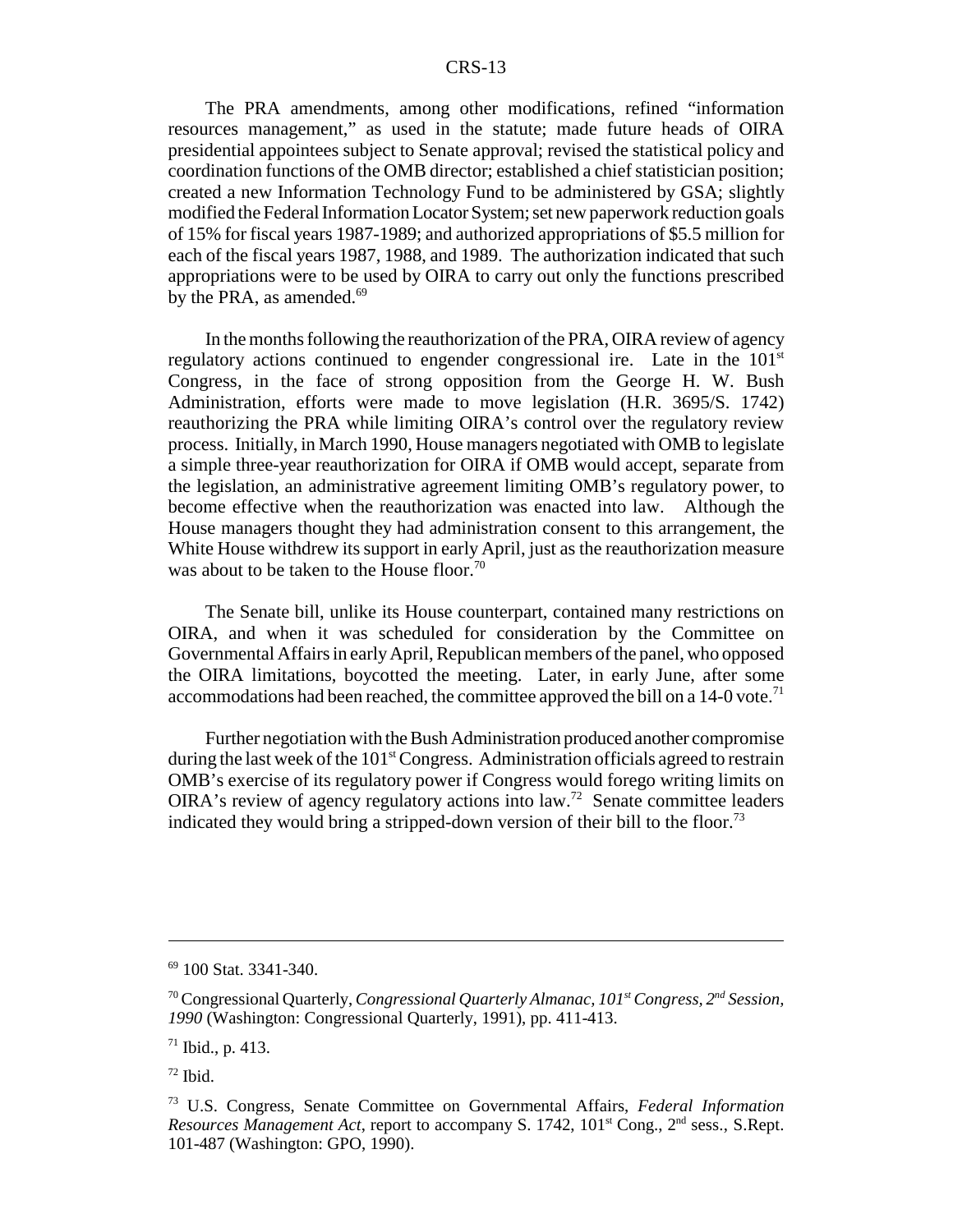In light of this deal, House managers brought their bill to the floor,  $74$  and, on October 23, after about 15 minutes of debate, it was adopted on a voice vote.<sup>75</sup> The next day, OMB released a statement indicating the Bush Administration strongly endorsed the Senate reauthorization measure, but several Republican Senators reportedly placed anonymous holds on the legislation and it failed to receive consideration prior to the October 28 adjournment.<sup>76</sup>

With the convening of the 103<sup>rd</sup> Congress, which coincided with the inauguration of the Clinton Administration, two similar bills to reauthorize and amend the PRA were offered in the Senate. The first (S. 560) was introduced by Senator Sam Nunn, the ranking majority member on the Committee on Governmental Affairs, on March 10, 1993, for himself and 25 bipartisan cosponsors. The other measure (S. 681) was introduced by Senator John Glenn, the chairman of the Committee on Governmental Affairs, on March 31, for himself and two cosponsors. Both bills were referred to the Glenn committee, which eventually produced a compromise proposal — "the product of a year-long, bipartisan effort within the Committee, frequent consultation with staff of the General Accounting Office (GAO) and the Office of Management and Budget (OMB), and the solicitation of public comment."77 The committee conducted an August 2, 1994, markup, with a unanimous vote in favor of the compromise version, which was substituted for the original text of the Nunn bill. Called up by unanimous consent, the bill was considered by the Senate and, as amended, passed on October 6, 1994.78 The House had inadequate time to consider the bill before the final adjournment of the 103<sup>rd</sup> Congress on December 1.

The PRA reauthorization bill approved by the Senate was drafted as a complete revision of the act due to the number of changes it effected. Some technical modifications, such as word substitutions, the deletion of obsolete provisions, and section reorganizations, were included. Appropriations for OIRA were authorized for eight years at \$8 million each year. The 1986 goal of an annual 5% reduction in public paperwork burdens was continued. One of the most controversial portions of the bill overturned a Supreme Court ruling that the PRA allowed OMB to review information collections intended for government use, but did not extend to regulations intended to force businesses to produce information for a third party, such as the public or its employees.<sup>79</sup> Agencies were required to develop a paperwork clearance process to review and solicit public comment on proposed information

<sup>74</sup> U.S. Congress, House Committee on Government Operations, *Paperwork Reduction and Federal Information Resources Management Act of 1990*, report to accompany H.R. 3695, 101st Congress, 2nd sess., H.Rept. 101-927 (Washington: GPO, 1990).

<sup>75</sup> *Congressional Record*, vol. 136, Oct. 23, 1990, pp. 32732-32740.

<sup>76</sup> Congressional Quarterly, *Congressional Quarterly Almanac, 101st Congress, 2nd Session, 1990*, p. 413.

<sup>77</sup> U.S. Congress, Senate Committee on Governmental Affairs, *Paperwork Reduction Act of* 1994, report to accompany S. 560, 103<sup>rd</sup> Cong., 2<sup>nd</sup> sess., S.Rept. 103-392 (Washington: GPO, 1994), p. 16.

<sup>78</sup> *Congressional Record*, vol. 140, Oct. 6, 1994, pp. 28303-28308.

<sup>79</sup> See *Dole* v. *United Steelworkers of America*, 494 U.S. 26 (1990).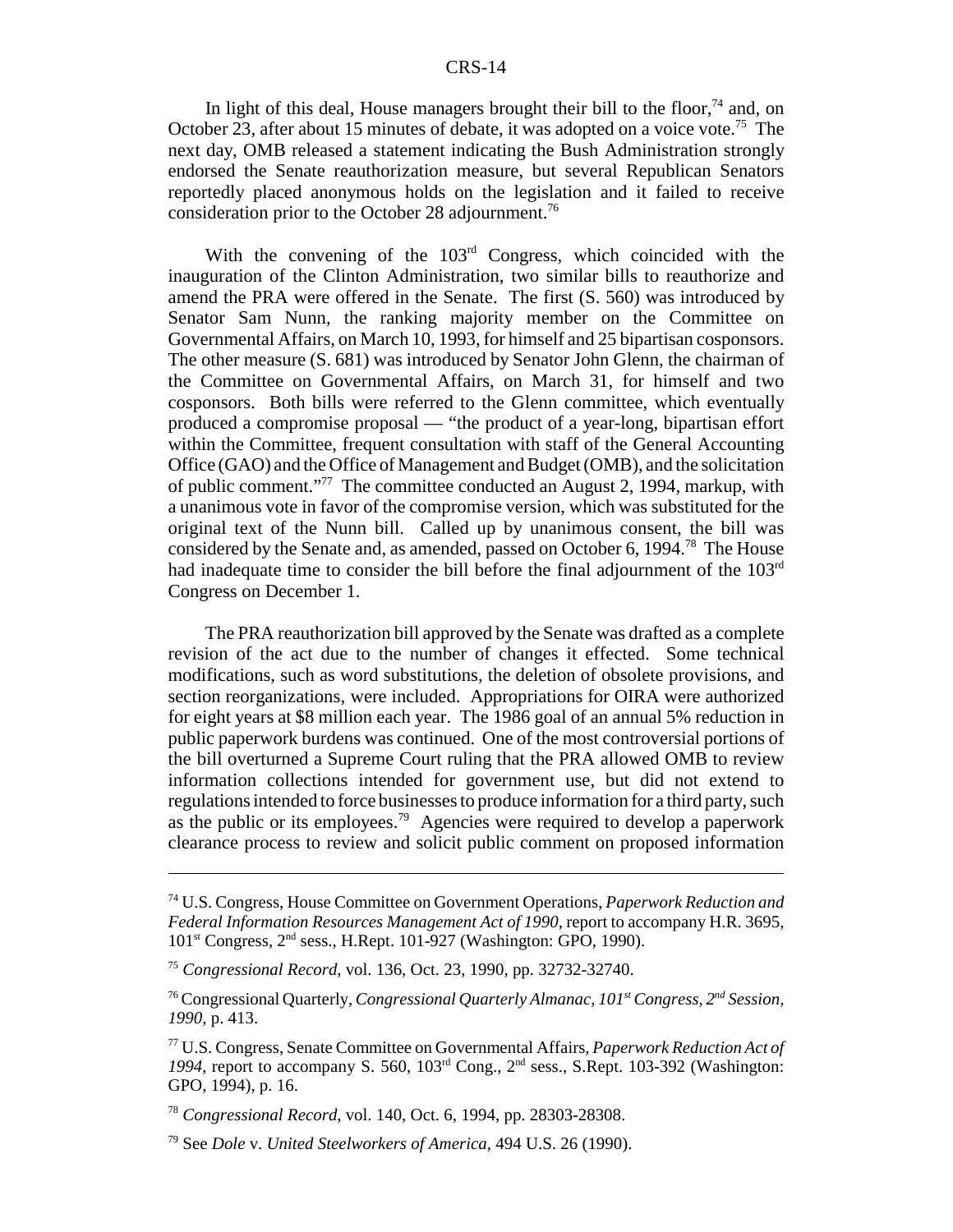collections prior to their submission for OMB review. OMB was required to disclose publicly communications it received regarding information collections and to review the status of any collection upon public request. OMB was also tasked with developing governmentwide policies and guidelines for information dissemination and promoting public access to information maintained by federal agencies. Counterpart responsibilities were prescribed for the executive agencies to ensure that the public had timely and equitable access to public information, to solicit public input on their information dissemination activities, and to prohibit restrictions on the dissemination or redissemination of public information. The bill emphasized efficient and effective use of new technologies and reliance on a diversity of public and private sources to promote the dissemination of government information, particularly in electronic formats. Finally, agency heads were charged with responsibility to carry out information resources management (IRM) activities to improve agency productivity, efficiency, and effectiveness, and new IRM accountability arrangements were established, as well.

#### **The Paperwork Reduction Act of 1995**

Although the House and Senate majority parties in the 103rd Congress shifted to minority status in the  $104<sup>th</sup>$  Congress as a consequence of the 1994 elections, important groundwork for PRA reauthorization legislation had been laid with the bipartisan, compromise Senate bill of the prior Congress. The Clinton Administration restrained OIRA's review of agency regulatory actions and saw the PRA as an important part of its efforts at improving customer service.<sup>80</sup> Bipartisan support for reducing the paperwork burden on the public remained strong in both houses of Congress. The OIRA authorization had lapsed in 1989 and, at a minimum, legislation to meet that need remained a priority on the congressional agenda.

A PRA reauthorization bill (H.R. 830) was introduced in the House by Representative William F. Clinger, Jr., chairman of the Committee on Government Reform and Oversight (successor to the Committee on Government Operations), on February 6, 1995, for himself and five cosponsors. Referred to his panel, the measure subsequently received subcommittee consideration and markup on February 8, when it was forwarded to the full committee. Two days later, the committee ordered the bill, as amended, reported on a 40-4 vote. Coming to the House floor, the bill, among other modifications, set an indefinite reauthorization period for OIRA, authorized no specific dollar amount of appropriations, and established a 10% annual goal for paperwork reduction.<sup>81</sup> The measure was called up by special rule for floor

<sup>80</sup> See Office of the Vice President, *From Red Tape to Results, Creating a Government That Works Better & Costs Less: Improving Customer Service, Accompanying Report of the National Performance Review* (Washington: September 1993), pp. 19-22.

<sup>81</sup> U.S. Congress, House Committee on Government Reform and Oversight, *Paperwork Reduction Act of 1995*, report to accompany H.R. 830, 104<sup>th</sup> Cong., 1<sup>st</sup> sess., H.Rept. 104-37 (Washington: GPO, 1995).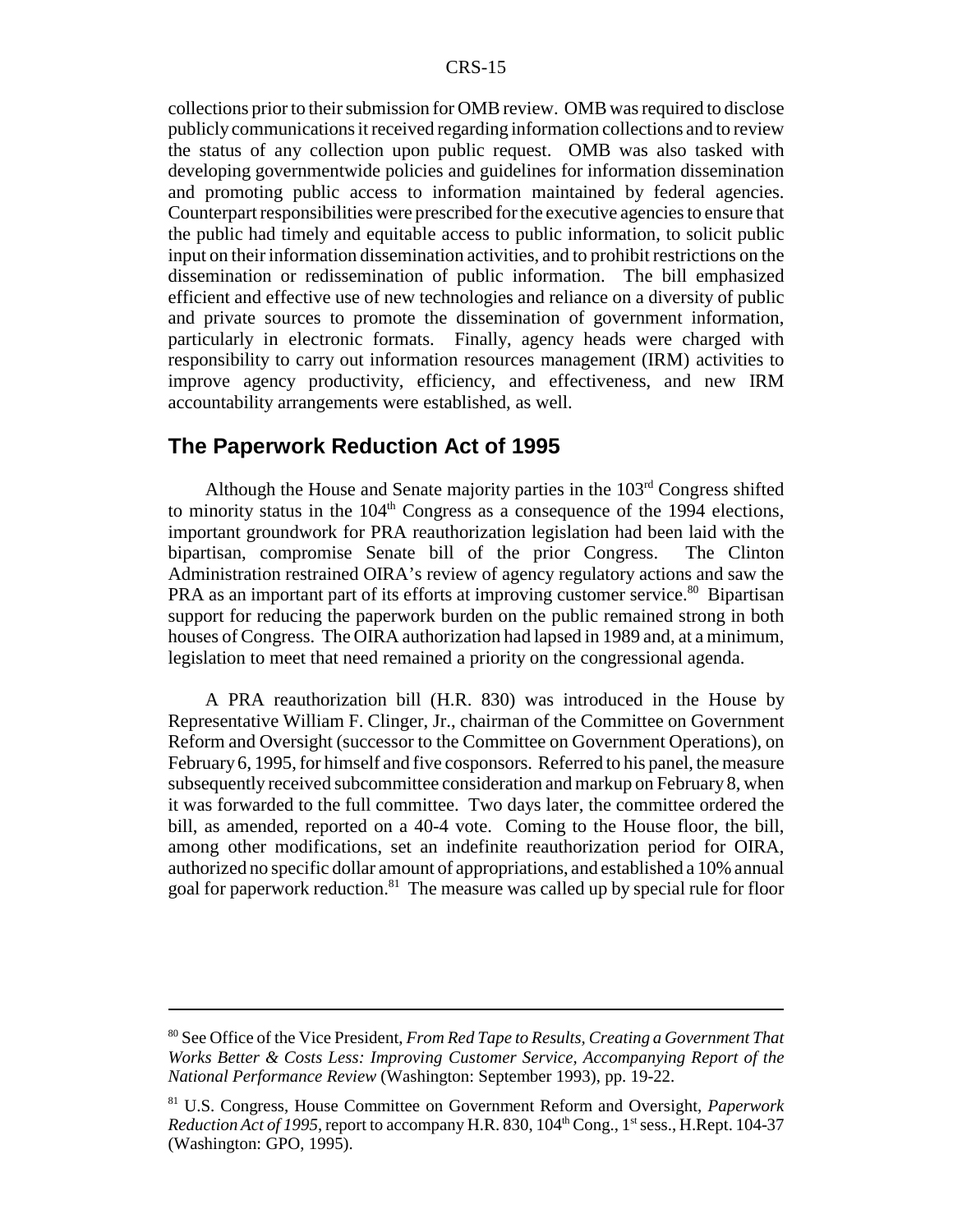consideration on February 22 when, after less than three hours of debate and further amendment, it was passed on a 418-0 recorded vote. $82$ 

A PRA reauthorization bill (S. 244) was introduced by Senator Nunn on January 19 for himself and 21 bipartisan cosponsors. Referred to the Committee on Governmental Affairs, the measure, as amended, was ordered to be reported favorably on February 1 on an 8-0 vote. Coming to the Senate floor, the bill, unlike its House counterpart, authorized appropriations for OIRA for five years at \$8 million each year and continued the  $5\%$  annual goal for paperwork reduction.<sup>83</sup> The legislation was considered by the Senate on March 7 when, after less than an hour of discussion and amendment, it was passed on a 99-0 vote.<sup>84</sup>

On March 10, the Senate-passed version of the reauthorization bill (S. 244) was called up by unanimous consent in the House. The measure was amended by substituting the text of the House-approved reauthorization bill (H.R. 830) and was then passed on a voice vote, clearing the legislation for conference committee consideration.<sup>85</sup> The resulting conference report was filed in the House on April 3. $86$ By voice vote, the Senate agreed to the conference report on April 6, the House concurring the same day on a 423-0 vote. The legislation was signed into law by President Clinton on May 22, 1995.<sup>87</sup>

The Paperwork Reduction Act of 1995, like the Senate PRA reauthorization bill of 1994, was drafted as a complete revision of the act. As in the earlier legislation, some technical modifications, such as word substitutions, the deletion of obsolete provisions, and section reorganizations, were included. The administrator of OIRA was made a presidential appointee subject to Senate confirmation. Appropriations for OIRA were authorized for six years at \$8 million each year. A paperwork reduction goal of 10% was set for the first two authorization years and 5% thereafter. The purview of the act was extended to educational and nonprofit institutions, federal contractors, and tribal governments. The authority and functions of OIRA were revised, specifying information dissemination and related agency oversight responsibilities. OMB was required to conduct pilot projects to test alternative policies and procedures, and to develop a governmentwide strategic information resources management plan. The OMB director was tasked with establishing an Interagency Council on Statistical Policy.

<sup>82</sup> *Congressional Record*, vol. 141, Feb. 22, 1995, pp. 5462-5481.

<sup>83</sup> U.S. Congress, Senate Committee on Governmental Affairs, *Paperwork Reduction Act of* 1995, report to accompany S. 244, 104<sup>th</sup> Cong., 1<sup>st</sup> sess., S.Rept. 104-8 (Washington: GPO, 1995).

<sup>84</sup> *Congressional Record*, vol. 141, Mar. 7, 1995, p. 6994.

<sup>85</sup> Ibid., daily edition, Mar. 10, 1995, pp. H2994-H3015.

<sup>86</sup> U.S. Congress, Conference Committees, 1995, *Paperwork Reduction Act of 1995*, conference report to accompany S. 244,  $104<sup>th</sup>$  Cong.,  $1<sup>st</sup>$  sess., H.Rept. 104-99 (Washington: GPO, 1995).

<sup>87 109</sup> Stat. 163; 44 U.S.C. 3501-3520 (1997 Supp. III).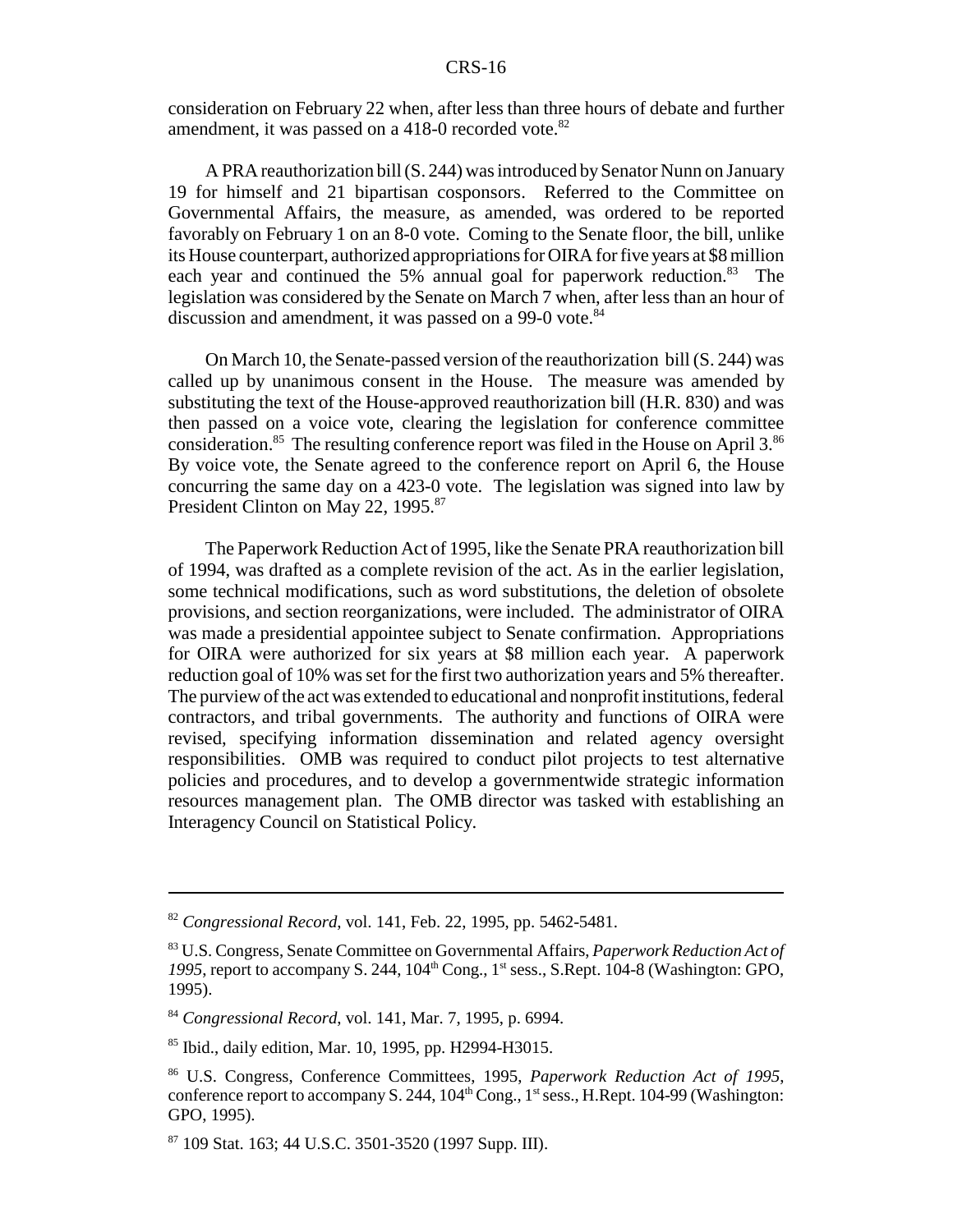The federal agencies were required to establish a process, independent of program responsibility, to evaluate proposed collections of information, manage information resources to reduce information collection burdens on the public, and ensure that the public has timely and equitable access to information products and services. Except where specifically authorized by statute, the agencies were prohibited from establishing exclusive, restricted, or other distribution arrangements that interfere with timely and equitable public availability of public information; restricting or regulating the use, resale, or redissemination of public information by the public; charging fees or royalties for resale or redissemination of public information; or establishing user fees that exceed the cost of dissemination. Actions that the agencies must take with respect to information technology were specified, and the Federal Information Locator System was replaced with an agency-based electronic Government Information Locator Service to identify the major information systems, holdings, and dissemination products of each agency.

# **Information Technology Management Reform Act of 1996**

The PRA of 1995 was modified the following year with the adoption of new procurement reform and information technology management legislation. A House bill (H.R. 1670) was introduced by Representative Clinger, the chairman of the Committee on Government Reform and Oversight, on May 18, 1995. The measure was part of a procurement modernization effort that he had undertaken in furtherance of the reforms realized with the enactment of the Federal Acquisition Streamlining Act of 1994.<sup>88</sup> Referred to the Clinger committee, the bill was marked up by the panel and ordered to be reported, as amended, on a voice vote on July 27.<sup>89</sup> The bill subsequently was called up by special rule in the House on September 13 and, the following day, was considered on the floor as unfinished business and, as amended, was passed on a 423-0 recorded vote.<sup>90</sup> The bill was then received in the Senate on September 18 and was referred to the Committee on Governmental Affairs.

A Senate procurement and information technology management reform bill (S. 946) was introduced by Senator William S. Cohen on June 20, 1995. His bill grew out of a staff study he had directed during the previous Congress as the ranking minority member of the Subcommittee on Oversight of Government Management of the Committee on Governmental Affairs.<sup>91</sup> The bill was referred to the Committee on Governmental Affairs. On August 4, during Senate consideration of the Department of Defense (DOD) authorization bill for FY1996 (S. 1026), Cohen offered an amendment, based on his procurement reform bill, that was accepted on

<sup>88 108</sup> Stat. 3243.

<sup>89</sup> U.S. Congress, House Committee on Government Reform and Oversight, *Federal Acquisition Reform Act of 1995*, report to accompany H.R. 1670,  $104<sup>th</sup>$  Cong.,  $1<sup>st</sup>$  sess., H.Rept. 104-222, Part 1 (Washington: GPO, 1995).

<sup>90</sup> *Congressional Record*, vol. 141, Sept. 14, 1995, p. 25027.

<sup>91</sup> See William S. Cohen, *Computer Chaos: Billions Wasted Buying Federal Computer Systems, Investigative Report* (Washington: Oct. 12, 1994).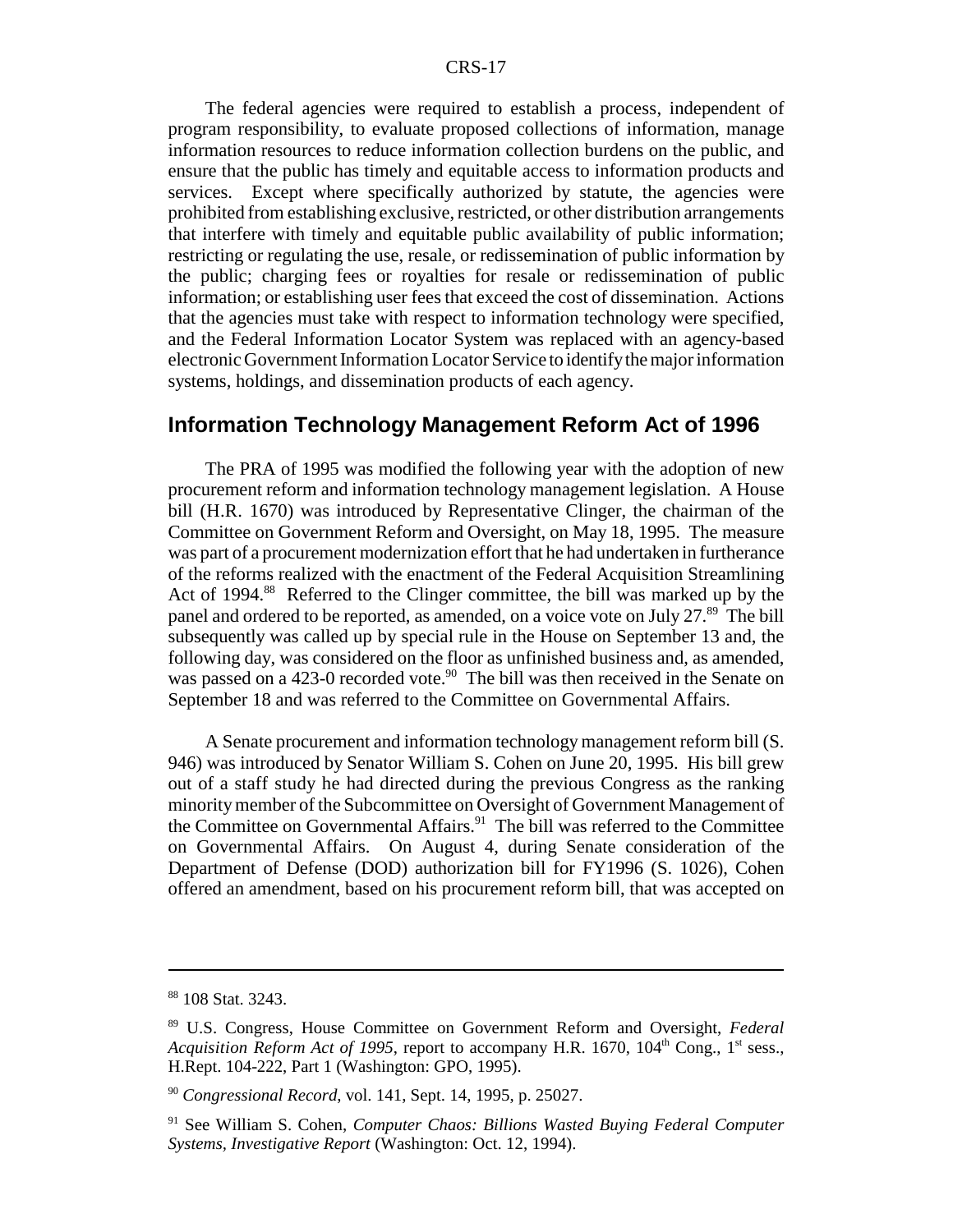a voice vote.<sup>92</sup> The Cohen amendment remained in the DOD authorization bill (H.R. 1530 amended with the language of S. 1026) adopted by the Senate on September 6. The September 28 conference committee meeting on the legislation, with both Cohen and Clinger participating, provided an opportunity for reconciling their reform proposals into a mutually agreed upon package. The conferees' report, filed in the House on December 13, was approved in the House on December 15 on a 267-149 yea-nay vote, with the Senate agreeing four days later on a 51-43 yea-nay vote.

Although the Clinger-Cohen reforms drew no opposition from the White House, the President vetoed the DOD authorization bill for other reasons on December 28. An override attempt in the House on January 3, 1996, failed on a 240-156 yea-nay vote. On January 5, managers of the DOD authorization legislation turned to one of three reserved legislative vehicles (S. 1124) created in September when the Senate completed action on the DOD authorization bill (H.R. 1530 amended with the language of S. 1026).<sup>93</sup> That day, the House passed the reserved bill (S. 1124) on a voice vote, then notified the Senate of its action and requested a conference, to which the Senate agreed. The conferees met on January 18; their report was filed in the House four days later.<sup>94</sup> The House agreed to the conference report on January 24 on a 287-129 yea-nay vote, the Senate giving its approval two days later on a 56-34 yeanay vote. President Clinton signed the legislation on February 10.<sup>95</sup>

Division D of the statute, concerning "Federal Acquisition Reform," was denominated the Federal Acquisition Reform Act of 1996.<sup>96</sup> Division E, concerning "Information Technology Management Reform," was known as the Information Technology Management Reform Act of  $1996<sup>97</sup>$  The two divisions were subsequently denominated the Clinger-Cohen Act.<sup>98</sup>

The Clinger-Cohen Act contains several provisions which either amend or modify provisions of the PRA of 1995 as set out in chapter 35 of Title 44 of the U.S. Code.<sup>99</sup> Among the amendments was one establishing a chief information officer (CIO) in each agency, replacing the designated senior official mandated by the PRA at 44 U.S.C. 3506. The duties and qualifications of the CIO were prescribed in the

<sup>96</sup> 110 Stat. 642.

<sup>97</sup> 110 Stat. 679.

98 110 Stat. 3009-393.

<sup>92</sup> *Congressional Record*, vol. 141, Aug. 4, 1995, pp. 22154-22158.

<sup>&</sup>lt;sup>93</sup> See Ibid., Sept. 6, 1995, p. 23629.

<sup>94</sup> U.S. Congress, Conference Committees, 1996, *National Defense Authorization Act for Fiscal Year 1996*, conference report to accompany S. 1124, 104<sup>th</sup> Cong., 2<sup>nd</sup> sess., H.Rept. 104-450 (Washington: GPO, 1996).

<sup>&</sup>lt;sup>95</sup> 110 Stat. 186.

<sup>&</sup>lt;sup>99</sup> The Clinger-Cohen Act (110 Stat. 680) also repealed a section of the Federal Property and Administrative Services Act, popularly known as the Brooks Act (40 U.S.C. 759), which authorized the Administrator of General Services to coordinate and provide for the procurement, maintenance, and utilization of automatic data processing equipment.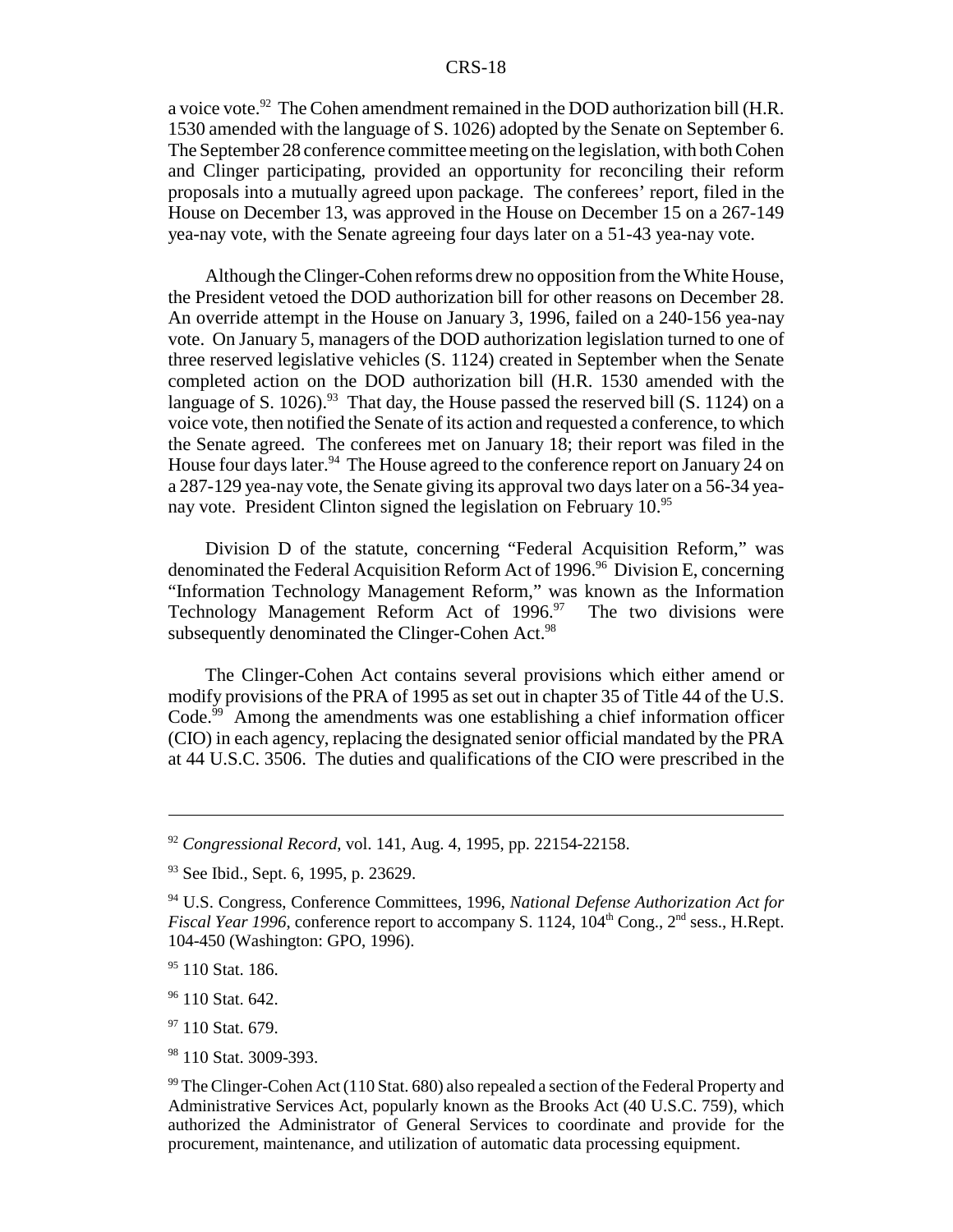Clinger-Cohen Act. Another amendment redefined "information technology" as used in the PRA.

Other Clinger-Cohen Act provisions modified the responsibilities prescribed in the PRA. The capital planning and investment control duties assigned to the OMB director by the Clinger-Cohen Act were to be performed, according to that statute, "in fulfilling the responsibilities under section 3504(h)" of the PRA. Similarly, the director was to "encourage the use of performance-based and results-based management in fulfilling the responsibilities assigned under section 3504(h)" of the PRA. The Clinger-Cohen Act required agency heads, "[i]n fulfilling the responsibilities assigned under section 3506(h)" of the PRA, to "design and implement ... a process for maximizing the value and assessing and managing the risks of the information technology acquisitions of the ... agency" and to perform certain prescribed duties. Also, agency heads were to "identify in the strategic information resources management plan required under section 3506(b)(2) ... [of the PRA] any major information technology acquisition program, or any phase or increment of such a program, that has significantly deviated from the cost, performance, or schedule goals established for the program."100

## **Government Paperwork Elimination Act**

Amendments to the PRA again were enacted in 1998 as the Government Paperwork Elimination Act (GPEA). The legislation (S. 2107) was introduced by Senator Spencer Abraham in May and was referred to the Committee on Commerce, where it was redrafted. According to the committee report, which was filed on September 17, the revised bill "would require Federal agencies to make electronic versions of their forms available online and would allow individuals and businesses to use electronic signatures to file these forms electronically." Continuing, the report indicated that the intent of the legislation "is to provide a framework for reliable and secure electronic transactions with the Federal government while remaining 'technology neutral' and not inappropriately favoring one industry over another."101 The Senate subsequently approved the bill on October 15.

By this time, however, the  $105<sup>th</sup>$  Congress was moving toward final adjournment. Consequently, agreement was reached that the language of the noncontroversial Senate bill would be attached, as Title 17, to the Omnibus Consolidated and Emergency Supplemental Appropriations Act, 1999, which cleared both houses of Congress and was signed into law by President Clinton on October 21, 1998.102 As enacted, the GPEA makes the director of OMB responsible for providing governmentwide direction and oversight regarding "the acquisition and use of information technology, including alternative information technologies that

<sup>100</sup> See CRS Report RL30661, *Government Information Technology Management: Past and Future Issues (The Clinger-Cohen Act*), by Jeffrey W. Seifert.

<sup>&</sup>lt;sup>101</sup> U.S. Congress, Senate Committee on Commerce, Science, and Transportation, *Government Paperwork Elimination Act*, a report to accompany S. 2107, 105<sup>th</sup> Cong., 2<sup>nd</sup> sess, S.Rept. 105-335 (Washington: GPO, 1998), p. 1.

<sup>&</sup>lt;sup>102</sup> See 112 Stat. 2681-749.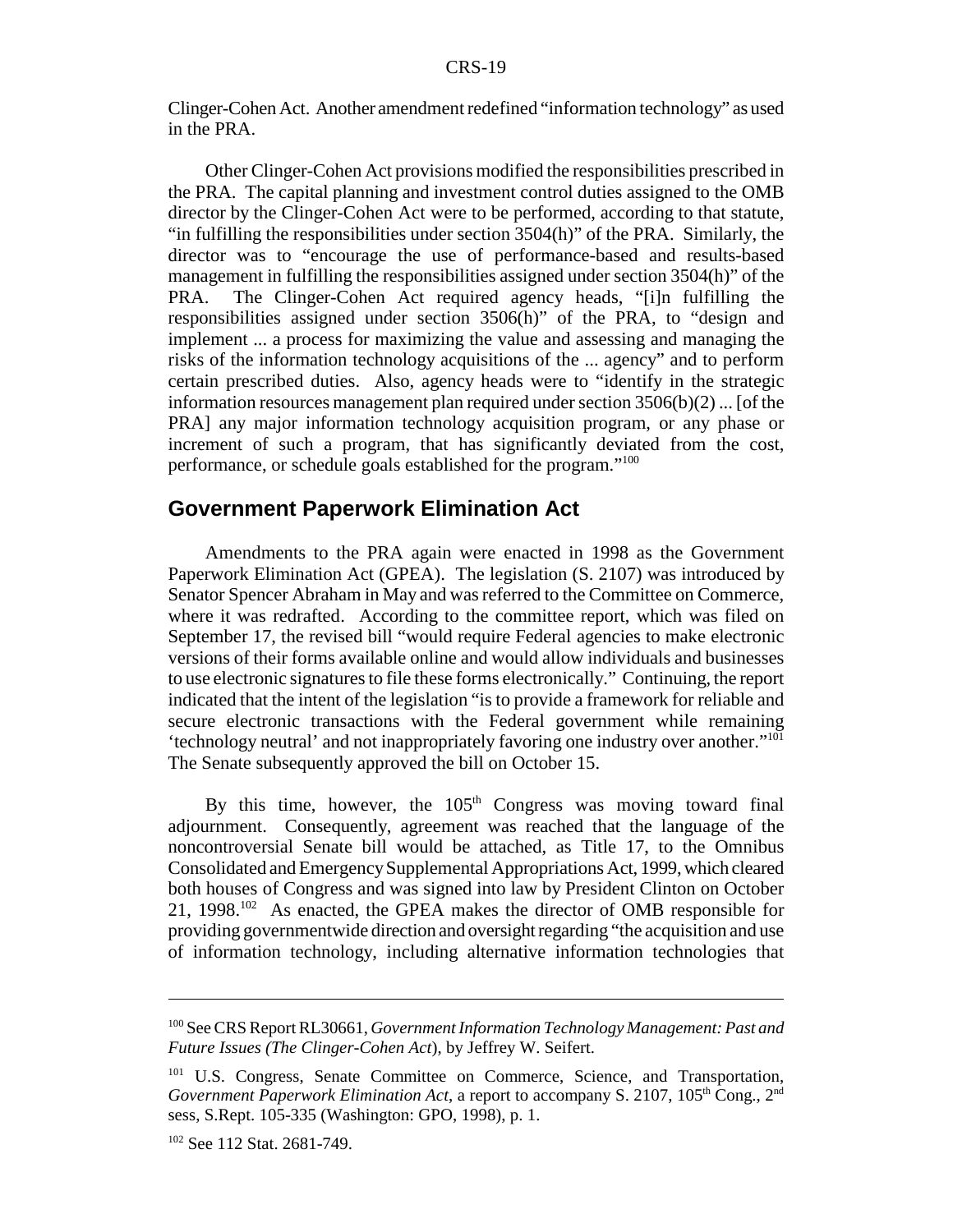provide for electronic submission, maintenance, or disclosure of information as a substitute for paper and for the use and acceptance of electronic signatures."<sup>103</sup> In fulfilling this responsibility, the director, in consultation with the National Telecommunications and Information Administration (NTIA) of the Department of Commerce, is tasked with developing, in accordance with prescribed requirements, procedures for the use and acceptance of electronic signatures by the executive departments and agencies. A five-year deadline is prescribed for the agencies to implement these procedures.

The director of OMB is also tasked by the GPEA to "develop procedures to permit private employers to store and file electronically with Executive agencies forms containing information pertaining to the employees of such employers."104 In addition, the director, in cooperation with NTIA, is to conduct an ongoing study of the use of electronic signatures under the GPEA, with attention to paperwork reduction and electronic commerce, individual privacy, and the security and authenticity of transactions. The results of this study are to be reported periodically to Congress.

Finally, electronic records submitted or maintained in accordance with GPEA procedures, "or electronic signatures or other forms of electronic authentication used in accordance with such procedures, shall not be denied legal effect, validity, or enforceability because such records are in electronic form." The act further specifies: "Except as provided by law, information collected in the provision of electronic signature services for communications with an executive agency ... shall only be used or disclosed by persons who obtain, collect, or maintain such information as a business or government practice, for the purpose of facilitating such communications, or with the prior affirmative consent of the person about whom the information pertains."<sup>105</sup>

## **Government Information Security Amendments**

Among the more recent provisions appended to the PRA of 1997 were the requirements of legislation initially introduced in mid-November 1999 by Senator Fred Thompson, chairman of the Committee on Governmental Affairs, with Senator Joseph Lieberman, the committee's ranking minority member. The report accompanying the bill when it was reported from committee in April 2000, proffered the following description.

The Government Information Security Act would provide a comprehensive framework for establishing and ensuring the effectiveness of controls over information resources that support Federal operations and assets. It is modeled on the "best practices" of leading organizations in the area of information security. It does this by strengthening responsibilities and procedures and coordinating information policy to ensure better control and oversight of systems. It also recognizes the highly networked nature of the current Federal computing

105 112 Stat. 2681-751.

 $103$  44 U.S.C. 3504(a)(1)(B)(vi), as amended.

<sup>104 112</sup> Stat. 2681-750.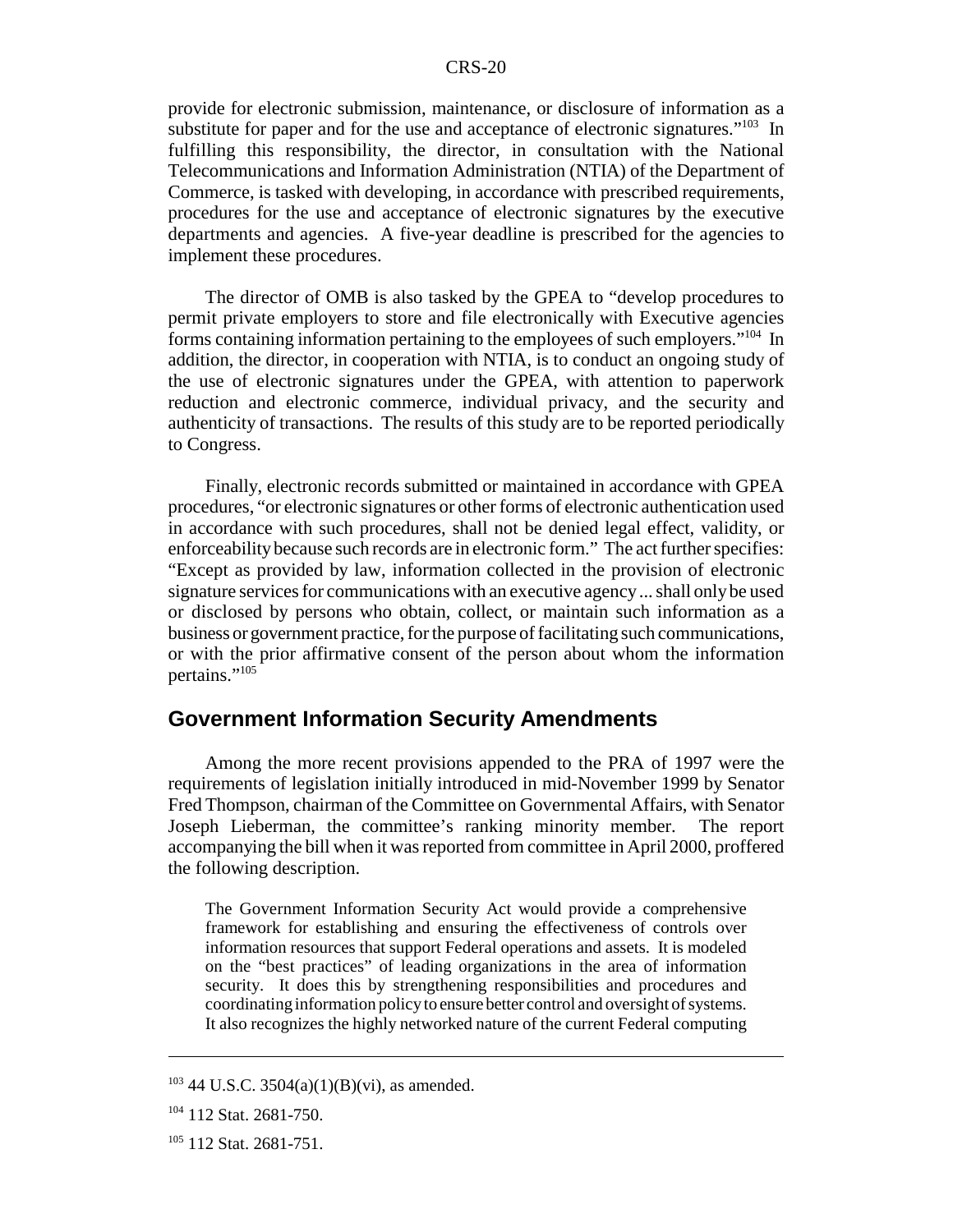environment and provides for government-wide management and oversight of the related information security risks including coordination of security efforts between civilian, national security and law enforcement communities.<sup>106</sup>

The proposal sought to amend the PRA in four general areas: (1) agency heads must develop and implement an agency-wide security program, which must include risk assessment considering internal and external threats, risk-based policies, security awareness training for personnel, periodic reviews of the effectiveness of security policies including remedies to address deficiencies, and procedures for detecting, reporting and responding to security incidents; (2) agency security programs must be affirmatively approved by the director of OMB, who also would be responsible for establishing government-wide policies for the management of programs that support the cost-effective security of Federal information systems by promoting security as an integral part of each agency's business operations; (3) each agency must annually undergo an independent evaluation of its information security program and practices to be conducted either by the agency's Inspector General, the General Accounting Office or an independent external auditor, with the results of same reported to Congress; and (4) the new security arrangements applied to all information systems, although responsibility for approving the security plans and realizing an independent evaluation of national security entities was vested in the Secretary of Defense and the Director of Central Intelligence.<sup>107</sup>

During mid-June Senate floor consideration of the Defense Authorization bill for FY2001, the proposal was attached to that legislation, remained in the final version approved by the Senate on July 13, and in the subsequent conference committee version of the legislation, which cleared Congress on October 12 and was signed by the President on October 30.<sup>108</sup>

Because the information security amendments had a duration of two years, their continuation, in some form, was in the purview of the  $107<sup>th</sup>$  Congress. Ultimately, an extension was included in the Homeland Security Act,<sup>109</sup> and a modified version of these provisions was included in the E-Government Act.110 Because the latter statute was signed into law after the former, its information security title supersedes that of the Homeland Security Act.

<sup>106</sup> U.S. Congress, Senate Committee on Governmental Affairs, *Government Information Security Act of 1999*, report to accompany S. 1993, 106<sup>th</sup> Cong., 2<sup>nd</sup> sess., S.Rept. 106-259 (Washington: GPO, 2000), pp. 1-2.

 $107$  Ibid., pp. 2-3.

<sup>&</sup>lt;sup>108</sup> 114 Stat. 1654; the information security amendments may be found at 114 Stat. 1654A-266.

<sup>109 116</sup> Stat. 2135 at 2258.

<sup>110 116</sup> Stat. 2899 at 2946.